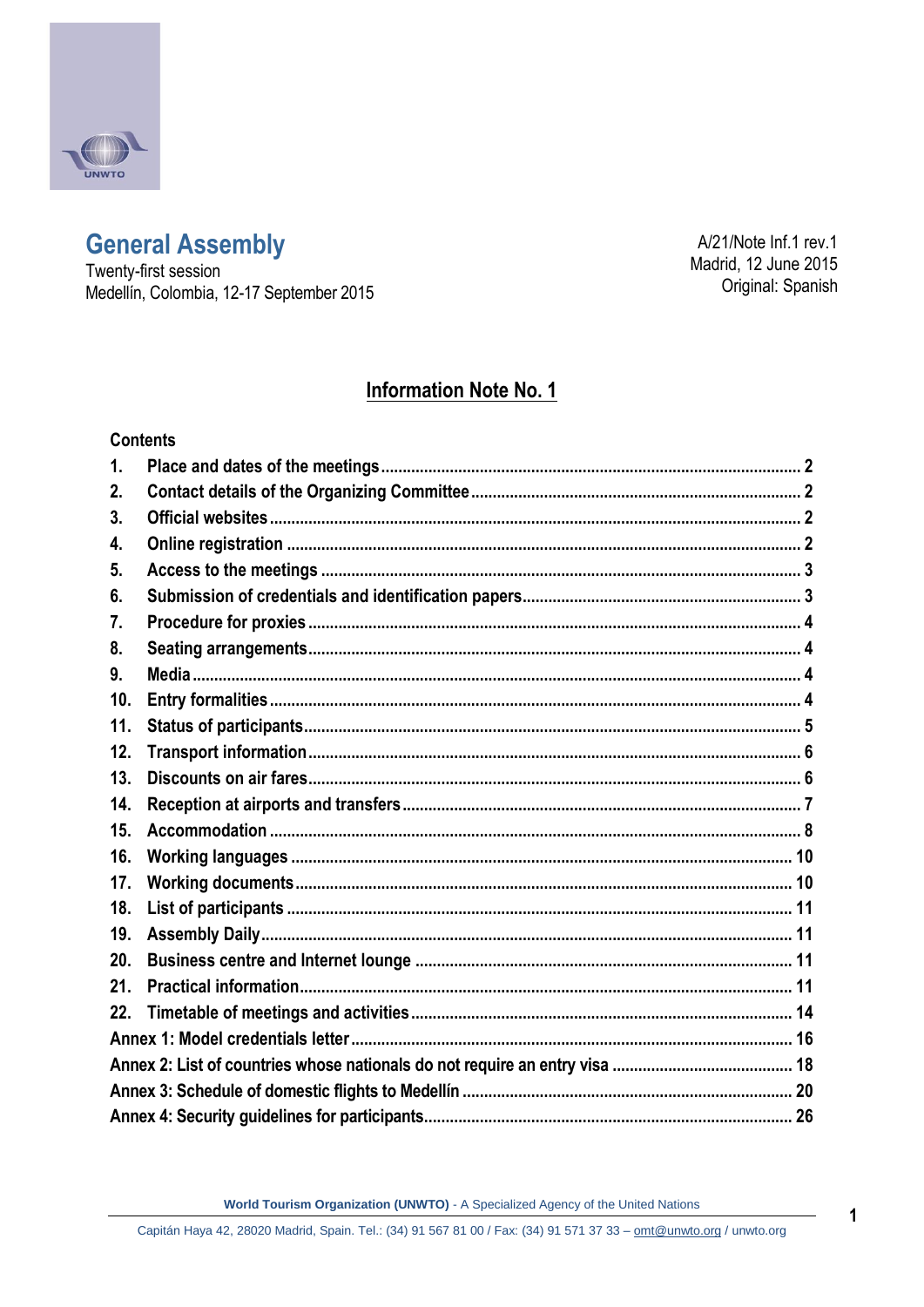## <span id="page-1-0"></span>**1. Place and dates of the meetings**

In accordance with resolution 640(XX), the General Assembly of the World Tourism Organization (UNWTO) will hold its twenty-first session in Medellín, Colombia. As agreed with the host country, the meetings of the Assembly will take place from 12 to 17 September 2015 at the Plaza Mayor Medellín Convenciones y Exposiciones convention centre [\(http://www.plazamayor.com.co\)](http://www.plazamayor.com.co/).

It is compulsory for participants to wear their identification badges for admission at the opening ceremony, as well as at all other activities during the General Assembly.

## <span id="page-1-1"></span>**2. Contact details of the Organizing Committee**

| UNWTO coordinators                                | <b>Host-country coordinators</b>                    |
|---------------------------------------------------|-----------------------------------------------------|
| <b>Mr. Munir RAYES</b>                            | <b>Ms. Liliana CADAVID</b>                          |
| <b>Chief of Conference Services</b>               | Logistics Manager of Procolombia for the 21st UNWTO |
| Tel.: +34 915 678 189                             | <b>General Assembly</b>                             |
| E-mail: conf@unwto.org                            | Tel.: +571 5600100 Ext. 42051-42050                 |
|                                                   | E-mail: contacto.omt@procolombia.co                 |
| <b>Mr. Alejandro VARELA</b>                       |                                                     |
| Deputy Director, Regional Programme<br>for<br>the | <b>Mr. Enrique STELLABATTI</b>                      |
| Americas                                          | Vice-President for Tourism of Procolombia           |
| Tel.: +34 915 678 179                             | Tel: +571 5600100 Ext. 41001                        |
| E-mail: avarela@unwto.org                         | E-mail: estellabatti@procolombia.co                 |
|                                                   |                                                     |
| Ms. Azucena PERNÍA                                |                                                     |
| Senior Assistant, Conference Services             |                                                     |
| Tel.: +34 915 678 188                             |                                                     |
| E-mail: assembly@unwto.org                        |                                                     |
|                                                   |                                                     |

## <span id="page-1-2"></span>**3. Official websites**

All official documents will be made available on the UNWTO website: [http://lmd.unwto.org/event/general-assembly-twenty-first-session.](http://lmd.unwto.org/event/general-assembly-twenty-first-session)

The website of the event <http://unwtoga2015.org/>, will provide detailed information on the host country, meeting venues, social programmes, transport, accommodation and tours.

## <span id="page-1-3"></span>**4. Online registration**

Registration for the Assembly session will be carried out **online**. The participation form is available on the UNWTO website: [http://lmd.unwto.org/event/general-assembly-twenty-first-session.](http://lmd.unwto.org/event/general-assembly-twenty-first-session)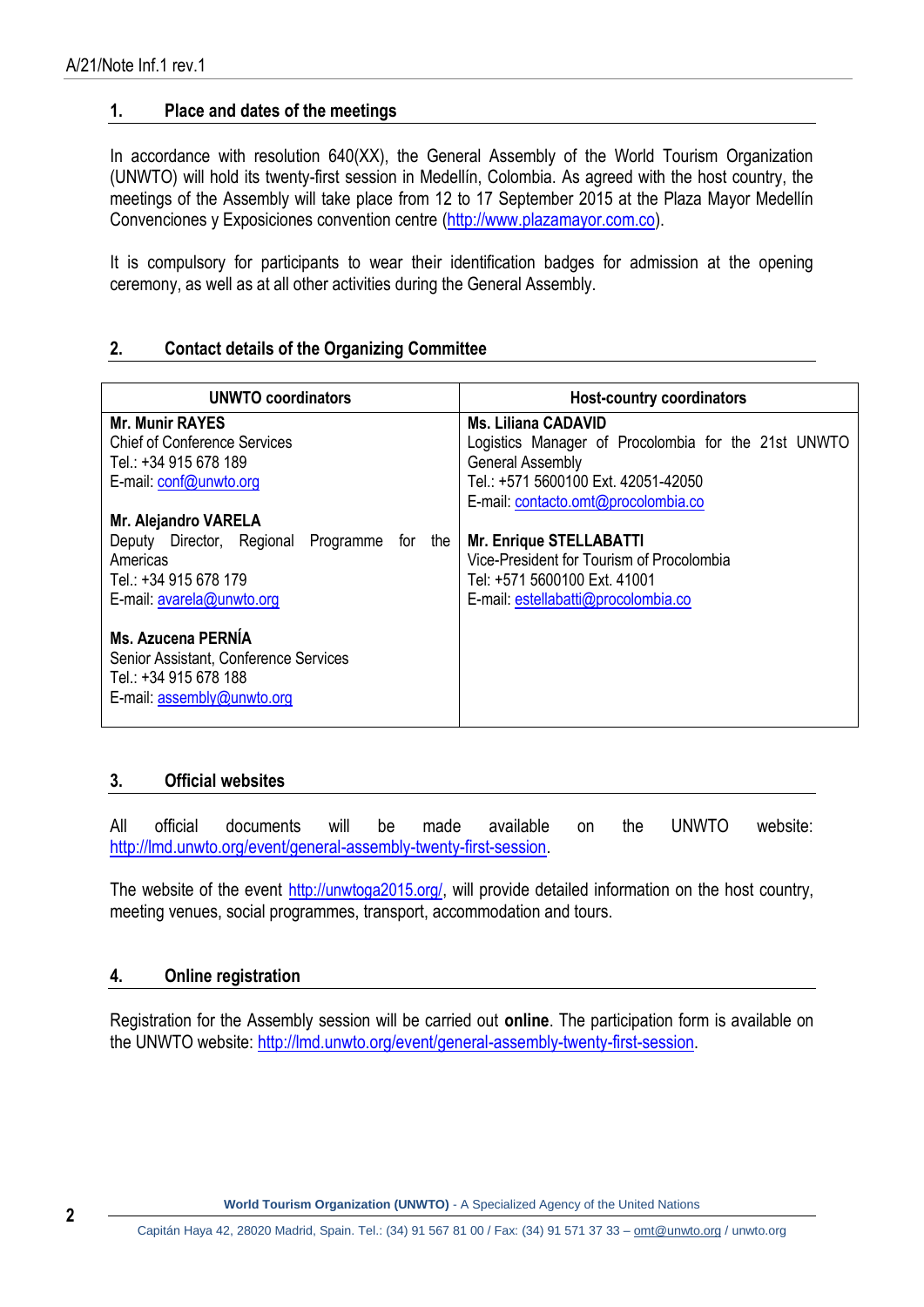## <span id="page-2-0"></span>**5. Access to the meetings**

Delegations of Full Members, consisting of five delegates at most, one of whom shall be designated head of delegation, shall be entitled to attend the plenary meetings of the Assembly. Each delegation may also include alternate delegates and as many advisers, technical advisers, experts and persons of similar status as may be required by it (rule 9(1) of the Rules of Procedure of the General Assembly).

Delegations of Associate Members, consisting of five delegates at most, one of whom shall be designated head of delegation, and not more than three observers designated by the Committee of Affiliate Members, as well as one observer designated by each Affiliate Member shall be entitled to attend the plenary meetings of the Assembly (rule 9(3) of the Rules of Procedure of the General Assembly).

Invited representatives of States that are not members of the Organization but that are Members of the United Nations or of a specialized agency of the United Nations or Parties to the Statute of the International Court of Justice, as well as invited representatives of international organizations both intergovernmental and non-governmental, shall be entitled to attend the public plenary meetings of the Assembly as observers (rule 9(2) of the Rules of Procedure of the General Assembly).

### <span id="page-2-1"></span>**6. Submission of credentials and identification papers**

The names of the delegates of Full Members and Associate Members, of the observers of Affiliate Members and of the invited representatives of the United Nations and other international organizations, both intergovernmental and non-governmental, shall be communicated to the Secretary-General, if possible, at least fifteen days before the session of the Assembly opens (rule 12(1) of the Rules of Procedure of the General Assembly).

The credentials of the delegates of Full Members and Associate Members, issued by the competent authority of the State, shall be handed to the Secretary-General, if possible, at least one day before the session of the Assembly opens (rule 12(2) of the Rules of Procedure of the General Assembly).

It should be pointed out that, ever since the tenth session of the Assembly, only formal letters or faxes bearing the signature of the competent authority are considered valid credentials. Please note that since the twelfth session of the General Assembly, only credentials from Heads of State or Prime Ministers, Ministers of Foreign Affairs or Ministers responsible for tourism of the respective State or his/her equivalent and Ambassadors of States accredited to Spain are regarded as valid. Further, credentials can be accepted only if written in any of the working languages of the General Assembly or if an appropriate translation is attached. Please refer to the model credential letter (Annex 1).

Identification papers of the observers of Affiliate Members and invited representatives of intergovernmental and non-governmental international organizations to attend as observers shall be handed to the Secretary-General, if possible, at least one day before the session of the Assembly opens (rule 12(3) of the Rules of Procedure of the General Assembly).

To facilitate the work of the Credentials Committee, delegations are kindly requested to submit a **scanned copy** of their credentials at least fifteen days in advance **by e-mail** to Ms. Johanne Thébaud (Senior Protocol Officer): [ga21protocol@unwto.org,](mailto:ga21protocol@unwto.org) and to submit the original upon their arrival in Medellín prior to collecting their identification badges.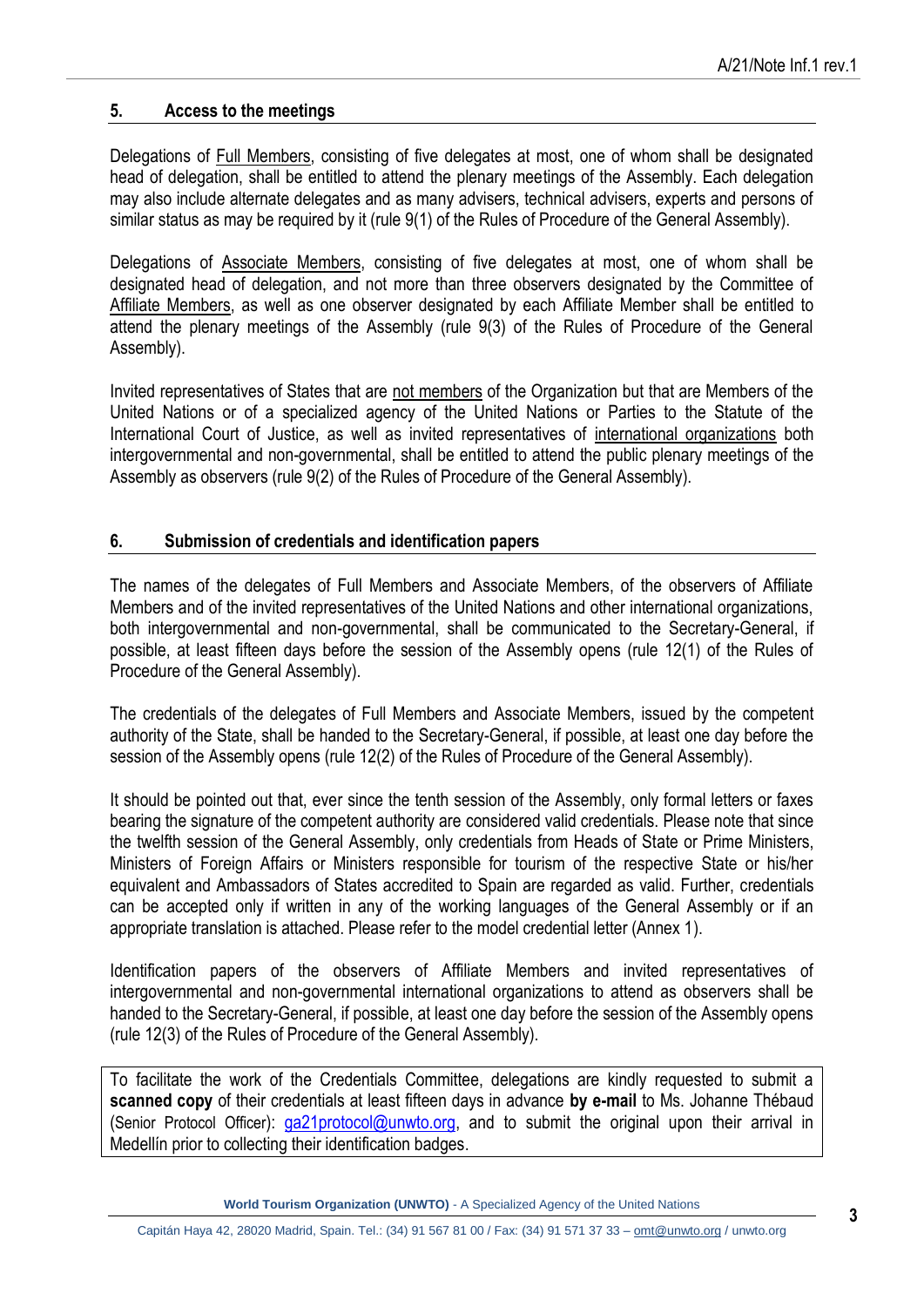## <span id="page-3-0"></span>**7. Procedure for proxies**

If a Full Member is unable to participate in the General Assembly, it can be represented by a member of another State's delegation, provided it submits a formal letter or fax signed by the competent authority designating the individual who will represent it and, if applicable, giving him/her the power to vote on its behalf. Please note that, unless the items for which the power to vote is given are clearly specified, it will be understood that the delegate has full powers to cast a vote on behalf of the Government he/she is representing by proxy on any agenda item.

Furthermore, it should be noted that the General Assembly, at its twentieth session, adopted resolution 633(XX), which stipulates the following regarding mandates for representation:

- (a) A mandate for representation can be given only in exceptional circumstances, duly explained in writing by the State giving the mandate;
- (b) The Credentials Committee will assess the validity of these explanations;
- (c) Only one mandate for representation may be given to a delegate representing another State;
- (d) A mandate for representation may not be given to the Head of Delegation of another State; and
- (e) The mandate for representation is valid for the whole session of the General Assembly.

Please refer to the model of credentials for representation (proxy format) in Annex 1.

#### <span id="page-3-1"></span>**8. Seating arrangements**

Delegations will be seated in the plenary meetings in Spanish alphabetical order, beginning with the Member that is hosting the session of the General Assembly.

#### <span id="page-3-2"></span>**9. Media**

Colombian media wishing to cover the General Assembly session should contact Mr. Javier Hendez Puerto, Communications Coordinator of Procolombia, at [jhendez@procolombia.co.](mailto:jhendez@procolombia.co)

International media wishing to cover the General Assembly session should contact the UNWTO Communications Programme at [comm@unwto.org.](mailto:comm@unwto.org)

#### <span id="page-3-3"></span>**10. Entry formalities**

#### **Participants who do not require a visa**

In order to enter Colombia, nationals of the countries listed in Annex 2 (visa-exempt countries) must present a valid passport and the letter of invitation from the UNWTO. Nationals of member and associate countries of the Andean Community (CAN) and MERCOSUR may enter with their national identity document accompanied by a proof of accreditation at the event and/or letter of introduction from the Organization.

#### **Participants who require a visa**

Participants (including accompanying persons) who carry a passport issued by a country other than those on the list referred to in the previous paragraph should access the website of the Ministry of Foreign Relations and carry out an application for a TP-1 visa (complimentary) online (link: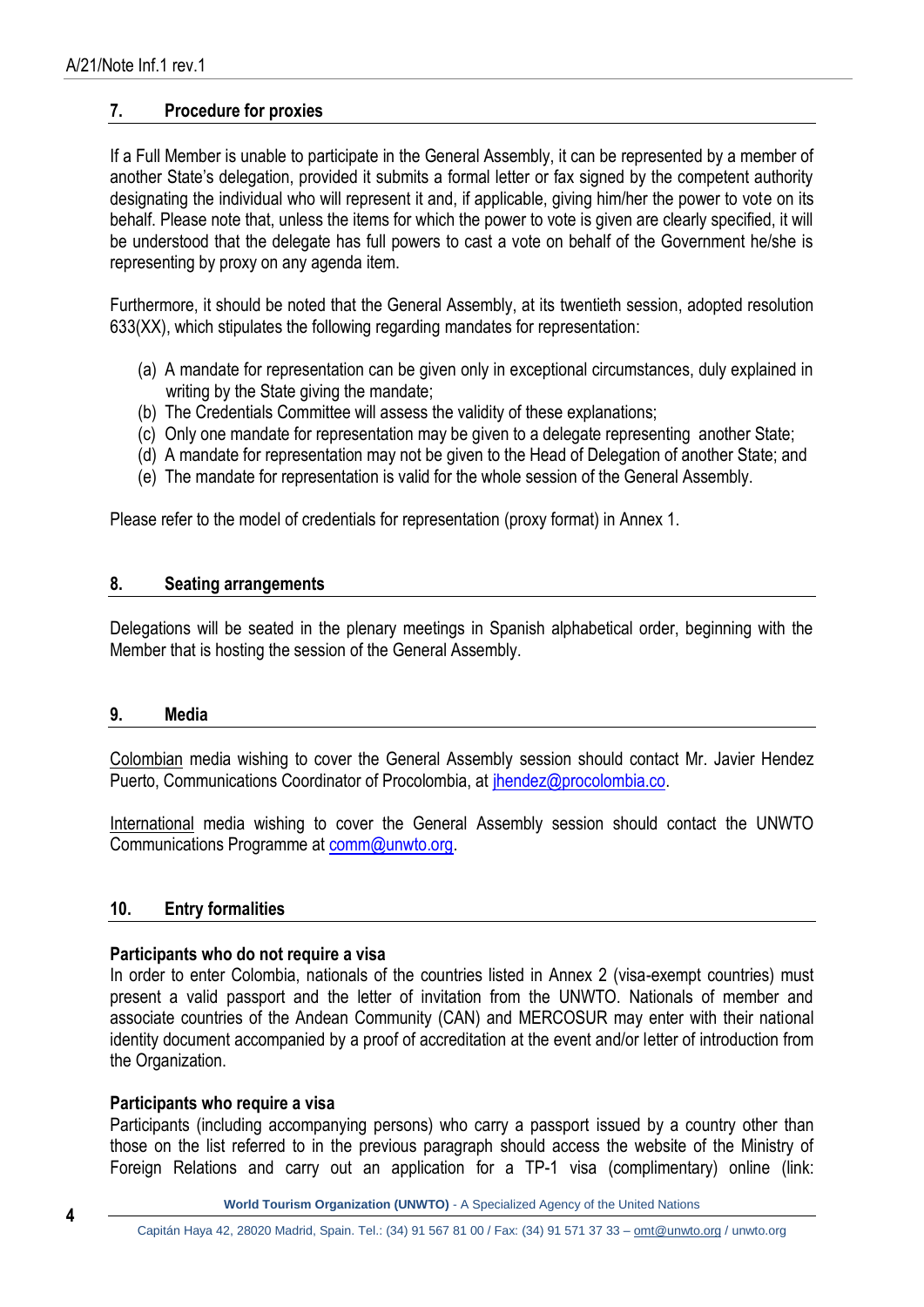[https://tramitesmre.cancilleria.gov.co/tramites/enlinea/solicitarVisa.xhtml\)](https://tramitesmre.cancilleria.gov.co/tramites/enlinea/solicitarVisa.xhtml), following the instructions of the system. This visa allows the holder to stay in the country for a maximum period of 90 days and to engage in tourism activities.

The visa application must be made selecting the Colombian consulate in the country where the applicant is located. In the absence of a consulate in the country of residence, the visa application shall be made indicating the city of Bogotá in the online form. This will allow the issuance of an electronic visa which will be sent to the applicant's e-mail address, and which must be printed out and presented together with the passport and the invitation to the event in order to enter Colombia. This electronic visa is valid for entry only to Colombia. Participants must carry out any transit-visa formalities that may be required for third countries.

**The following documents must be submitted for visa applications:** 

- **A copy of the information page of the valid passport showing the personal data of the holder**
- **Letter of invitation from the Organization**
- **ID-type photo in JPG format, in colour, with subject facing front and with white background**

For more information on visas, please visit the website of the host country at: <http://unwtoga2015.org/>

The following persons can be contacted for more information about visas:

| <b>UNWTO Secretariat</b>   | <b>Host-country coordinators</b>        |
|----------------------------|-----------------------------------------|
| Ms. Johanne Thébaud        | Mr. Juan Acevedo                        |
| Senior Protocol Officer    | <b>Protocol Liaison Officer</b>         |
| Telephone: +34 91 567 8120 | Ministry of Foreign Relations           |
| E-mail: jthebaud@unwto.org | Mobile: (+57) 3115063627                |
|                            | E-mail: juan.acevedo@cancilleria.gov.co |
|                            |                                         |

## <span id="page-4-0"></span>**11. Status of participants**

In respect of the Assembly, the Convention on Privileges and Immunities of the United Nations of 13 February 1946 shall apply. Representatives of Member States shall enjoy the privileges and immunities of Article IV of the Convention.

All participants and all persons exercising functions related to the Assembly shall have the right to enter and leave Colombia without impediment and will enjoy the necessary facilities for the independent exercise of their functions in connection with the meeting. The Government of the Republic of Colombia will take the necessary steps to facilitate the arrival, departure and stay of participants invited by the Organization regardless of nationality. The necessary visas will be issued free of charge and without delay.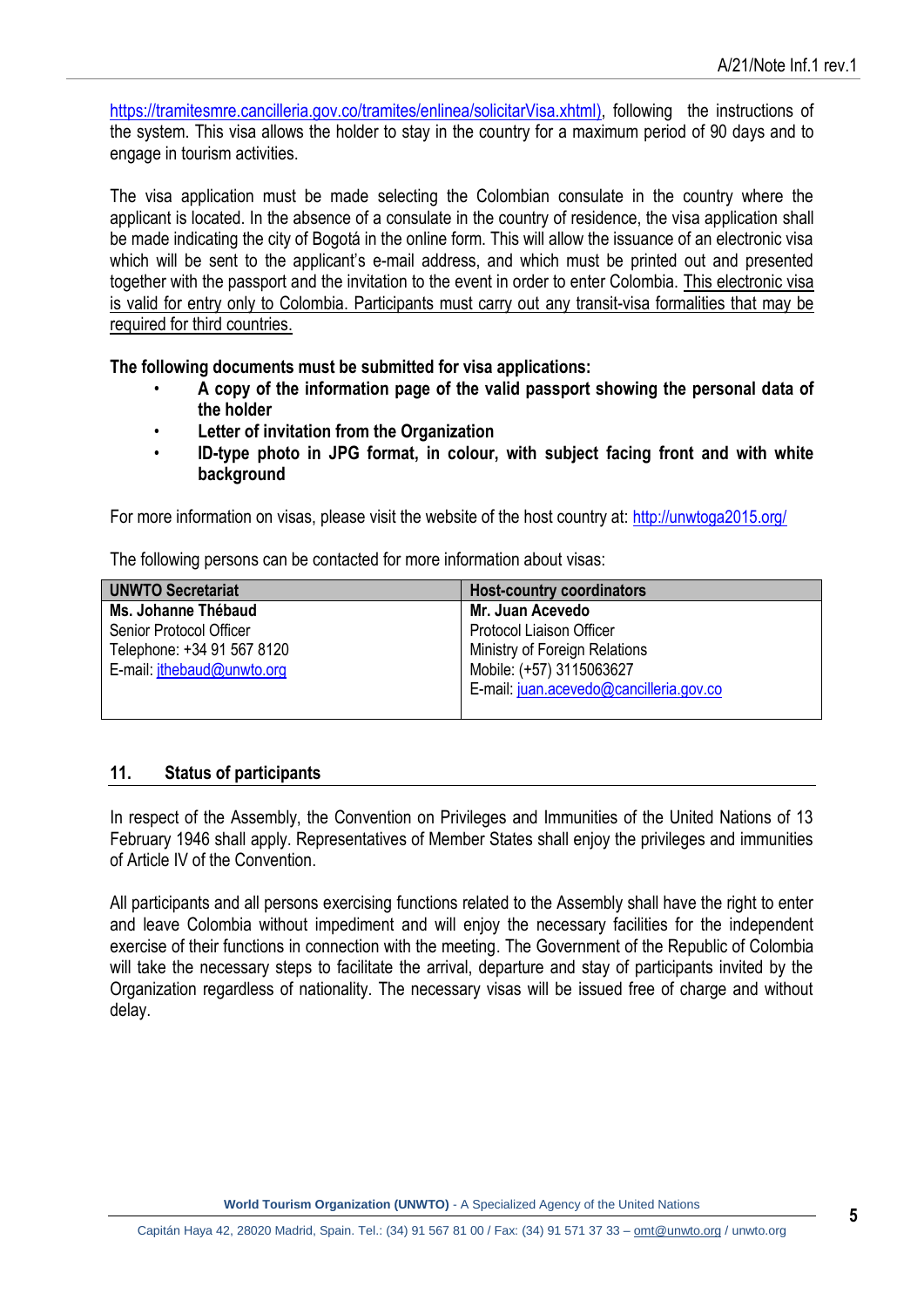## <span id="page-5-0"></span>**12. Transport information**



**Figure 1. Source: Procolombia**

The city of Medellín is located in the department of Antioquia and is the main core of the [metropolitan](http://es.wikipedia.org/wiki/%C3%81rea_metropolitana_del_Valle_de_Aburr%C3%A1)  [area of the Aburrá Valley \(](http://es.wikipedia.org/wiki/%C3%81rea_metropolitana_del_Valle_de_Aburr%C3%A1)Andean Region). It is located 450 km by road—an hour by plane—from the capital, Bogotá.

To attend the General Assembly, it is recommended to use the El Dorado International Airport of Bogotá and the José María Córdova International Airport serving Medellín.

There are 480 direct domestic flights a week to the José María Córdova International Airport of Medellín operated by the following airlines: Avianca, LAN, Copa Airlines and Satena. For more information, a domestic flight schedule to the city of Medellín is provided in Annex 3.

For more information on transport, please visit the website of the host country at: <http://unwtoga2015.org/>

## <span id="page-5-1"></span>**13. Discounts on air fares**

The following airlines are offering special discounts for participants. In order to avail of these discounts, delegates are requested to follow the guidelines for each airline.

## **Air France/KLM**



Air France and KLM are offering discounts of up to 15%. Tickets can be booked through the web page created by Air France and KLM for the twenty-first session of the UNWTO General Assembly: [www.airfranceklm-globalmeetings.com/?eid=24625AF.](http://www.airfranceklm-globalmeetings.com/?eid=24625AF) They can also be issued by Air France and KLM (please indicate event code 24625AF and provide proof of participation in the General Assembly session). This offer will be valid from 7 to 22 September 2015.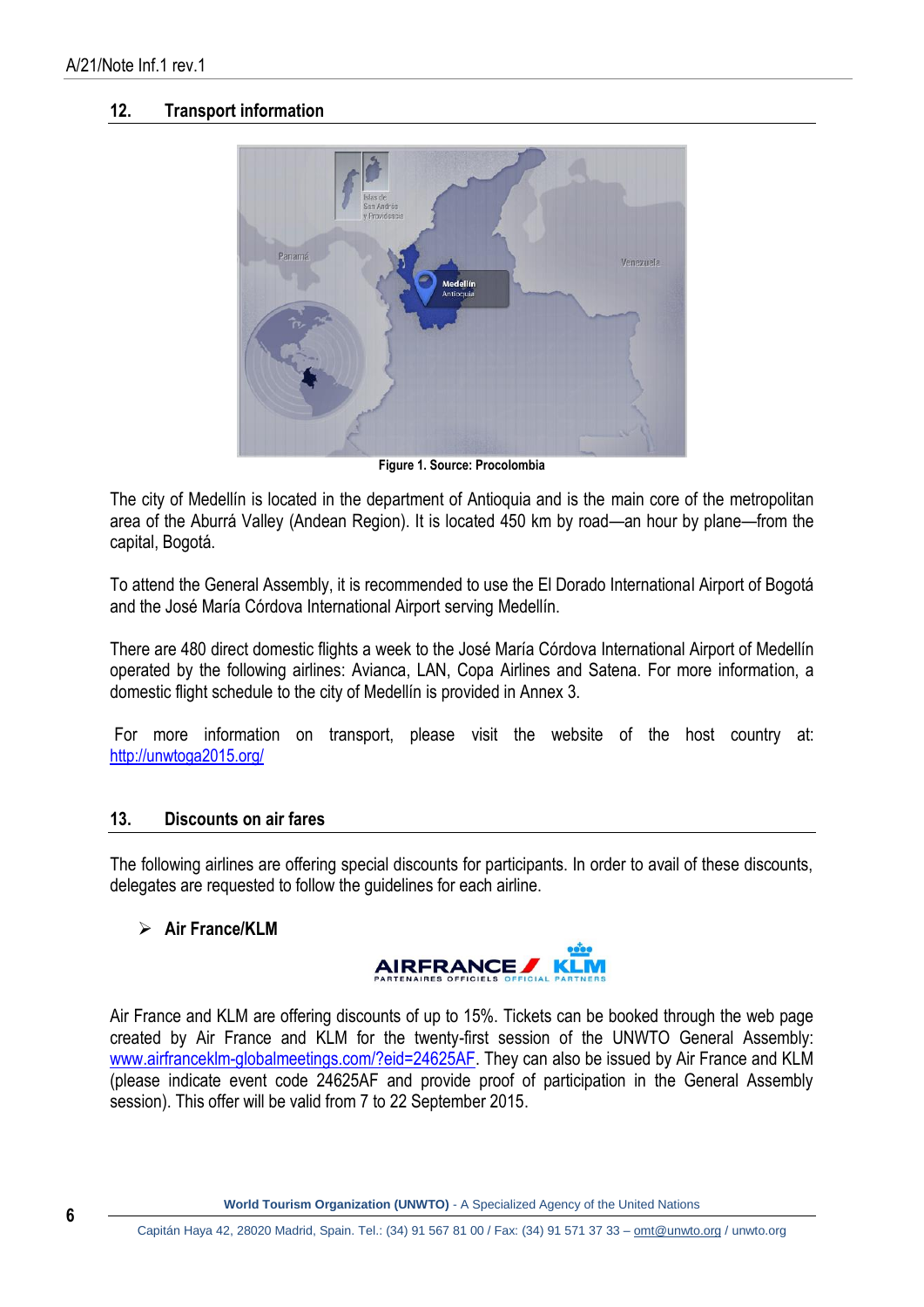**Avianca:** 



Avianca offers participants in the Assembly discounts of up to 20%, on published rates, subject to availability, on routes operated directly by Aerovías del Continente Americano S.A. Avianca and Taca International Airlines S.A. (including their affiliated airlines), not applicable to itineraries that include other airlines or to codeshare routes (except routes operated jointly by the above-mentioned airlines).

Participants must mention the **identification code of the event**, GN237, at the point of purchase or enter it in the "discount code" field of [www.avianca.com/es-co](http://www.avianca.com/es-co) at the time of booking, and provide proof of their participation in the Assembly session. This offer is valid for round trips from 5 days before to 5 days after the date of holding of the session.

**Iberia**

 $\overline{a}$ 



IBERIA is offering General Assembly participants discounts of up to 15%, *subject to availability* and *on closed, non-codeshare fights.*

This offer is valid from 5 days before the session to 5 days after the date of the holding of the meeting. Ticket booking and issuance can be carried out directly through the IBERIA website [\(http://www.iberia.com/UNWTO/en/\)](http://www.iberia.com/UNWTO/en/). To avail of this offer, proof of participation in the session is required.

## <span id="page-6-0"></span>**14. Reception at airports and transfers**

The Government of the Republic of Colombia will set up separate reception desks for the participants at the El Dorado International Airport of Bogotá, the Puente Aéreo (Air Bridge) Terminal in Bogotá and the José María Córdova International Airport in Ríonegro serving Medellín. There will be specialized staff at these desks to provide information to participants and to lend them the necessary assistance to complete the entry formalities.

Free transfers between the José María Córdova International Airport (Medellín) and the main hotels<sup>1</sup> will be provided for the delegates upon arrival and departure. The transfer takes about one hour and goes through winding mountain roads.

The host authorities will also provide a shuttle bus from the designated hotels for registration, the opening and closing ceremonies, working meetings, social events and technical visits.

<sup>1</sup> Transfer service will be available only to/from the hotels indicated in this Note.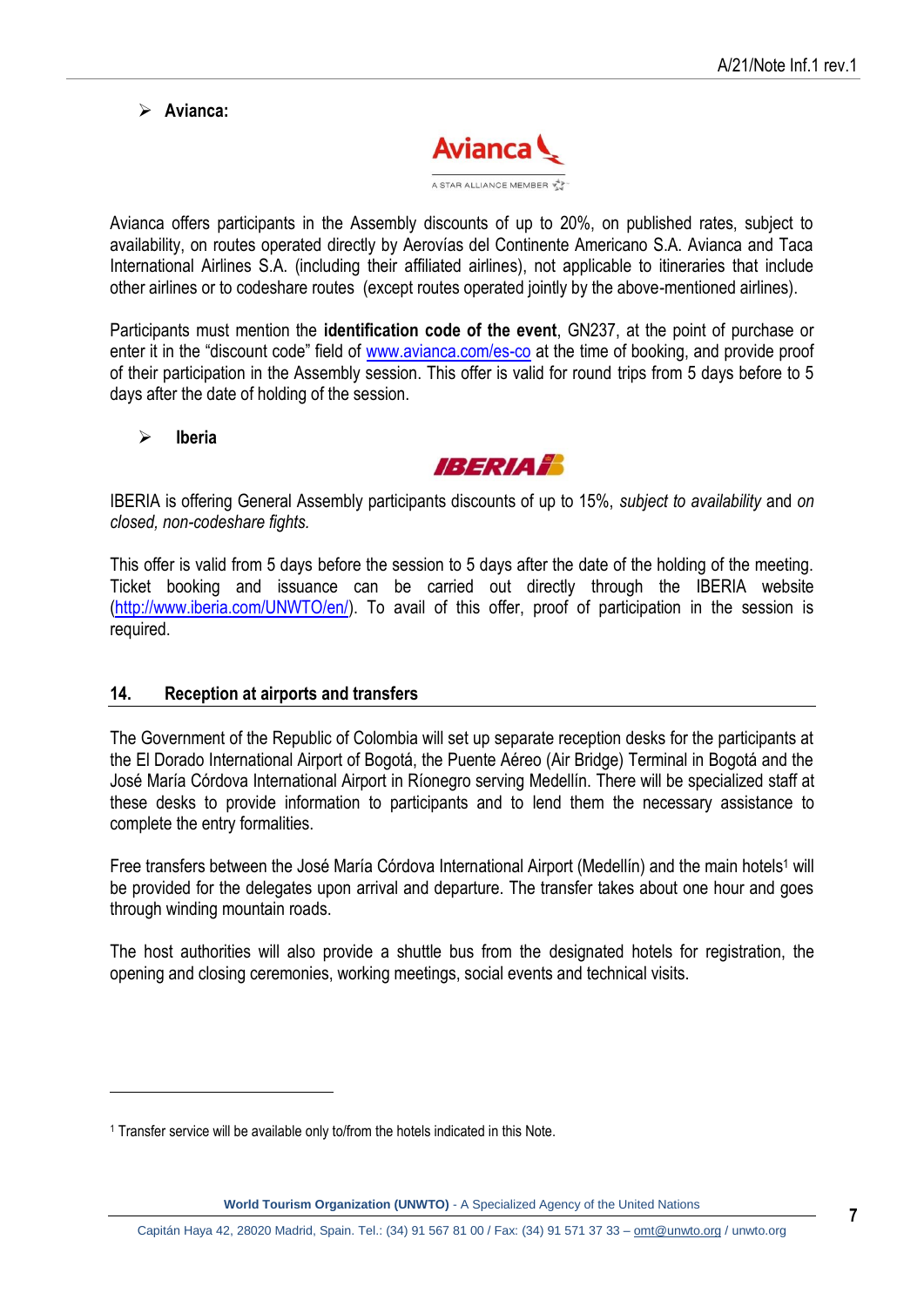#### <span id="page-7-0"></span>**15. Accommodation**

The Medellín hotels listed below are offering special rates for participants. The travel agency AVIATUR will be responsible for managing hotel reservations, and it is recommended that participants make their arrangements through it, within the indicated deadlines.

| <b>Hotel Booking Agency for the General Assembly</b> |
|------------------------------------------------------|
| Moraima Rosa Florez Chamorro                         |
| Director of Conventions Department                   |
| Aviatur Cartagena                                    |
| Telephone: (+57) -5 -66 55322                        |
| Mobile: (+57) 318 7171981 / 315 7316579              |
| E-mail: reservasomt2015@aviatur.com.co               |

Rooms will be blocked for the participants at the official hotels until 15 July 2015. After this date, availability cannot be guaranteed.

All room rates in Medellín, Colombia, will be charged in United States dollars. Rates include breakfast, tax and service charge. Payment by credit card and bank transfer is accepted, though credit card payment is highly recommended.

Below are the main designated hotels with shuttle service to and from the meetings venues and the airports.

| <b>HOTEL</b>                                                                                                                   | ROOM TYPE            | NIGHTLY RATE IN<br><b>US DOLLARS</b> | <b>TRAVEL</b><br>TIME TO<br><b>ASSEMBLY</b><br><b>VENUE</b> | <b>ROOMS</b><br><b>BLOCKED</b><br><b>UNTIL</b> |
|--------------------------------------------------------------------------------------------------------------------------------|----------------------|--------------------------------------|-------------------------------------------------------------|------------------------------------------------|
|                                                                                                                                | Superior single      | <b>USD 155</b>                       |                                                             |                                                |
| <b>INTERCONTINENTAL</b>                                                                                                        | Superior double      | <b>USD 173</b>                       |                                                             |                                                |
| Category: 5 stars                                                                                                              | Piso Club single     | <b>USD 236</b>                       |                                                             |                                                |
| Vía Las Palmas # 16.                                                                                                           | Piso Club double     | <b>USD 285</b>                       | $25-30$                                                     | Up to 15 July                                  |
| Sector: Variante Las Palmas                                                                                                    | Junior Suite single  | <b>USD 209</b>                       | minutes                                                     | 2015 (to be                                    |
| www.ihg.com/intercontinental/                                                                                                  | Junior Suite double  | <b>USD 245</b>                       |                                                             | confirmed)                                     |
| Number of rooms: 220                                                                                                           | Suite, single        | <b>USD 271</b>                       |                                                             |                                                |
|                                                                                                                                | Suite, double        | <b>USD 311</b>                       |                                                             |                                                |
| ESTELAR MILLA DE ORO                                                                                                           | Superior single      | <b>USD 162</b>                       |                                                             |                                                |
| Category: 5 stars<br>Calle 3 Sur # 43 A - 64<br>Sector: Avenida El Poblado<br>www.estelarmilladeoro.com<br>Number of rooms: 87 | Superior double      | <b>USD 193</b>                       | $15 - 25$<br>minutes                                        | Up to 15 July<br>2015 (to be<br>confirmed))    |
| DIEZ HOTEL CATEGORIA                                                                                                           | Standard single      | <b>USD 186</b>                       |                                                             |                                                |
| <b>COLOMBIA</b>                                                                                                                | Standard double/twin | <b>USD 228</b>                       |                                                             |                                                |
| Category: 5 stars                                                                                                              | Junior Suite, single | <b>USD 218</b>                       | $15 - 25$                                                   | Up to 15 July                                  |
| Calle 10 A # 34 - 11                                                                                                           | Junior Suite, double | <b>USD 260</b>                       | minutes                                                     | 2015 (to be                                    |
| Sector: El Poblado                                                                                                             | Suite, single        | <b>USD 249</b>                       |                                                             | confirmed)                                     |
| www.diezhotel.com<br>Number of rooms: 115                                                                                      | Suite, double        | <b>USD 291</b>                       |                                                             |                                                |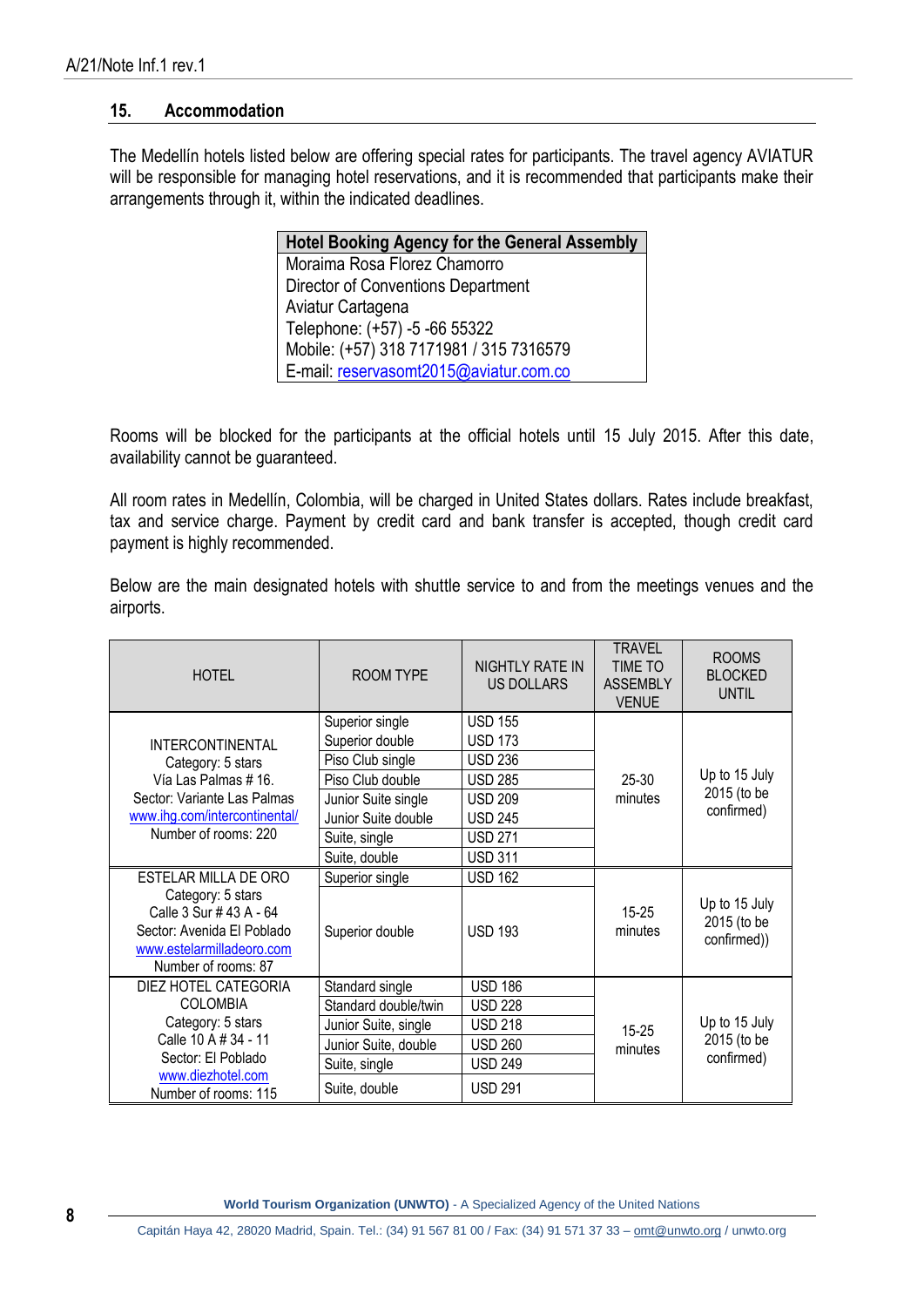| POBLADO PLAZA                                                                                                                                      | Standard single      | <b>USD 186</b> |                      |                                            |
|----------------------------------------------------------------------------------------------------------------------------------------------------|----------------------|----------------|----------------------|--------------------------------------------|
| Category: 5 stars<br>Carrera 43A N° 4 Sur-75<br>Sector: Av. El Poblado<br>http://www.pobladohoteles.com/<br>Number of rooms: 50                    | Standard double      | <b>USD 234</b> | $15 - 25$<br>minutes | Up to 15 July<br>2015 (to be<br>confirmed) |
| <b>SAN FERNANDO PLAZA</b>                                                                                                                          | Standard single      | <b>USD 229</b> |                      |                                            |
| Category: 5 stars                                                                                                                                  | Standard double      | <b>USD 283</b> |                      | Up to 15 July                              |
| Carrera 42A # 1-15                                                                                                                                 | Suite, single        | <b>USD 292</b> | $15-20$              | 2015 (to be                                |
| Sector: Avenida El Poblado<br>www.hotelsanfernandoplaza.com<br>Number of rooms: 80                                                                 | Grand Suite, single  | <b>USD 417</b> | minutes              | confirmed)                                 |
| BH POBLADO                                                                                                                                         | Standard single      | <b>USD 126</b> |                      | Up to 15 July                              |
| Category: 4 stars<br>Carrera 43 # 9 Sur - 35<br>Sector: El Poblado<br>www.bhpoblado.com<br>Number of rooms: 40                                     | Standard double      | <b>USD 173</b> | $20 - 30$<br>minutes | 2015 (to be<br>confirmed)                  |
| <b>FOUR POINTS BY SHERATON</b>                                                                                                                     | Classic single       | <b>USD 180</b> |                      |                                            |
| Category: 4 stars                                                                                                                                  | Classic double       | <b>USD 222</b> |                      | Up to 15 July                              |
| Carrera 43C # 6 Sur - 100                                                                                                                          | Executive single     | <b>USD 211</b> | $20 - 30$            |                                            |
| Sector: El Poblado                                                                                                                                 | Executive double     | <b>USD 241</b> | minutes              | 2015 (to be                                |
| www.starwoodhotels.com                                                                                                                             | Junior Suite, single | <b>USD 243</b> |                      | confirmed)                                 |
| Number of rooms: 40                                                                                                                                | Junior Suite, double | <b>USD 278</b> |                      |                                            |
| <b>TRYP</b>                                                                                                                                        | Standard single      | <b>USD 76</b>  |                      |                                            |
| Category: 4 stars<br>Calle 50 # 70 - 124<br>Sector: Estadio<br>www.tryphotels.com<br>Number of rooms: 106                                          | Standard double      | <b>USD 103</b> | $15 - 25$<br>minutes | Up to 15 July<br>2015 (to be<br>confirmed) |
| POBLADO ALEJANDRÍA                                                                                                                                 | Standard single      | <b>USD 174</b> |                      |                                            |
| Category: 4 stars<br>Carrera 36 N° 2 Sur-60<br>Sector: Loma de Alejandría, El<br>Poblado<br>http://www.pobladohoteles.com/<br>Number of rooms: 106 | Standard double      | <b>USD 222</b> | $15 - 25$<br>minutes | Up to 15 July<br>2015 (to be<br>confirmed) |
| <b>IBIS</b>                                                                                                                                        | Single               | <b>USD 86</b>  |                      |                                            |
| Category: 3 stars<br>Calle 20 #44 - 16<br>Sector: Ciudad del Río<br>www.accorhotels.com<br>Number of rooms: 60                                     | Double               | <b>USD 86</b>  | $10 - 20$<br>minutes | Up to 15 July<br>2015 (to be<br>confirmed) |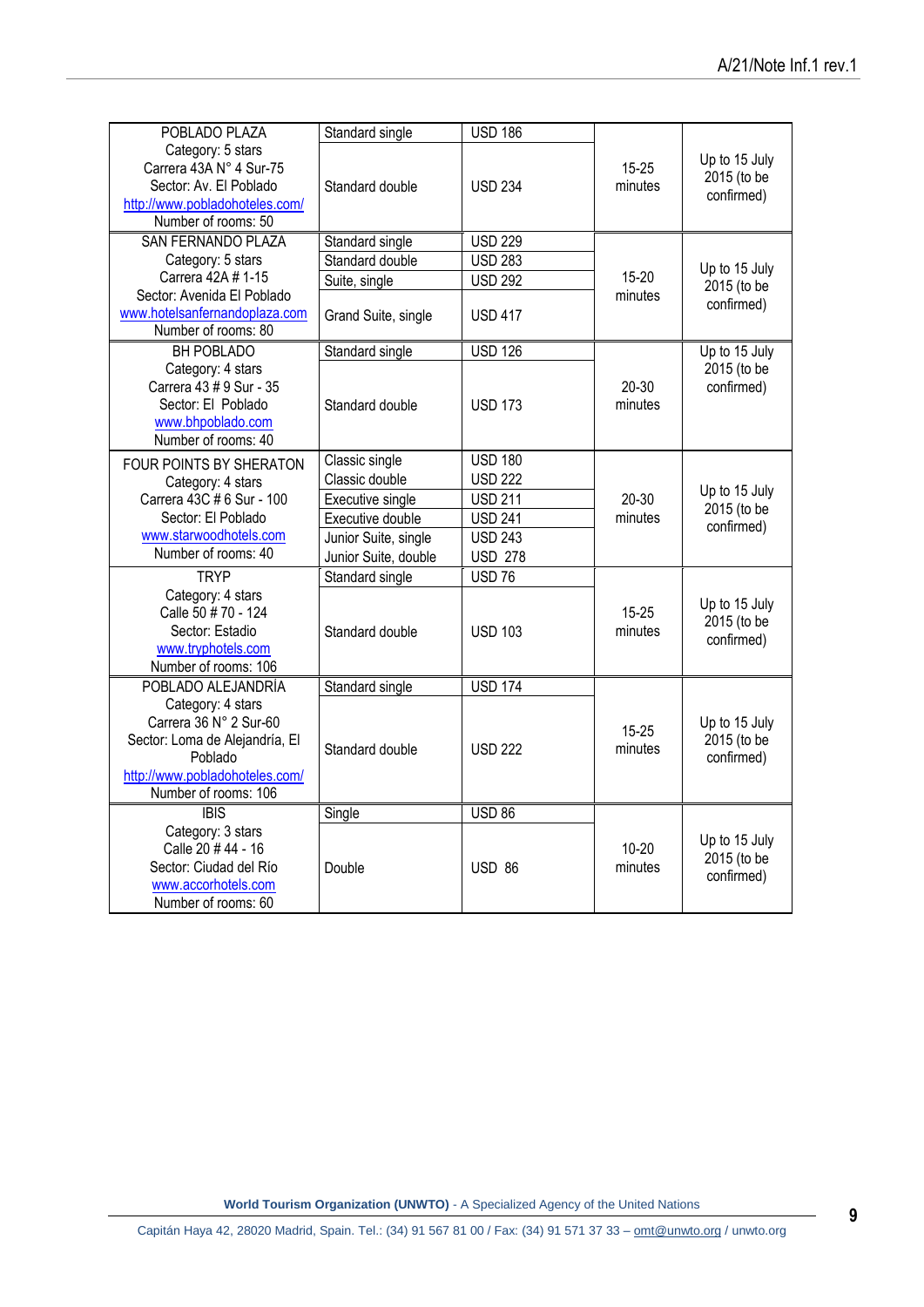

#### **Figure 2. Hotels selected for the Assembly**

For more information, visit the following link: <http://eventos.aviatur.com.co/hoteles/>

#### <span id="page-9-0"></span>**16. Working languages**

The documents for the Assembly session will be available in Arabic, English, French, Russian and Spanish. Simultaneous interpretation will be provided in these five languages. In addition, interpretation in Chinese will be provided during the plenary sessions of the General Assembly.

#### <span id="page-9-1"></span>**17. Working documents**

In compliance with the United Nations system's environmental protection policy, the working documents sent in advance **will not be distributed on paper**. Therefore, **delegates are kindly requested to bring with them copies of the documents they need**. The documents will be posted at the following link: <http://lmd.unwto.org/event/general-assembly-twenty-first-session> and will be also sent to the delegates by e-mail within the statutory deadlines:

- 1st mailing: 12 June (90 days before the session of the Assembly opens)
	- 2nd mailing: 10 July (60 days before the session of the Assembly opens)
- 3rd mailing: 12 August (30 days before the session of the Assembly opens)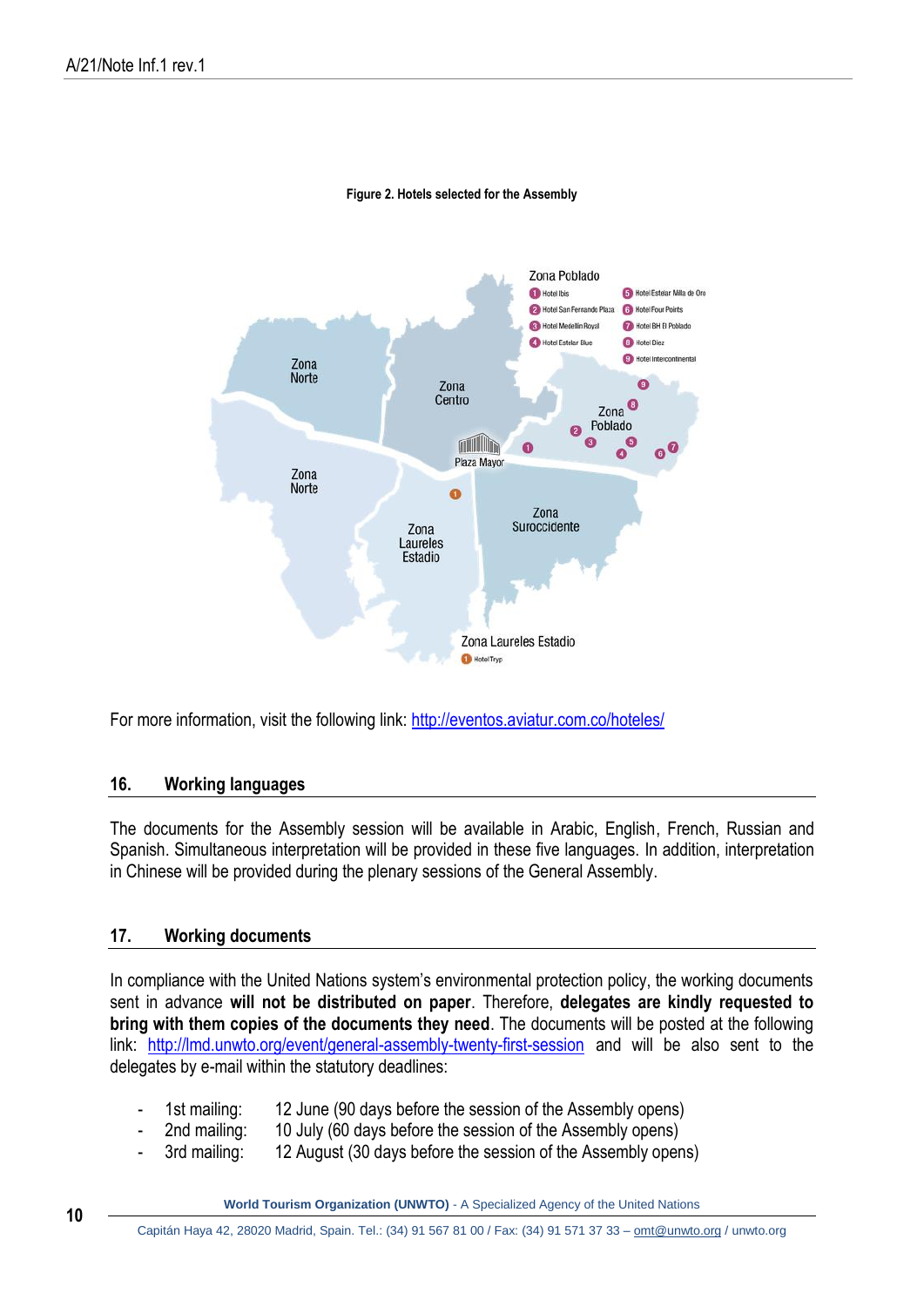#### <span id="page-10-0"></span>**18. List of participants**

A provisional list of participants will be sent in advance to all registered participants and will be available for consultation at the information desks at the meeting venue.

The final list of participants will be sent to the participants shortly after the closure of the Assembly session. It will also be posted on the UNWTO website.

#### <span id="page-10-1"></span>**19. Assembly Daily**

The Assembly Daily will be available in print and in electronic format at [www.unwto.org.](http://www.unwto.org/) Each issue of the Daily will summarize the previous day's meetings and corresponding decisions as well as the list of meetings and events to be held during the day and the main items to be dealt with.

#### <span id="page-10-2"></span>**20. Business centre and Internet lounge**

Participants in the General Assembly session are requested to make their own arrangements for secretarial assistance. A business centre will be available open at the Plaza Mayor Medellín convention centre and/or at the main hotels, on a commercial basis.

In addition, there will be a lounge for delegates, with Internet access, at the meeting venue. The computers will be available on a first-come, first-served basis.

#### <span id="page-10-3"></span>**21. Practical information**

**Name:** Republic of Colombia **Capital:** Bogotá, D.C. **Main cities:** Medellín, Cali, Barranquilla, Cartagena and Santa Marta **Population:** 46,230,711 **Climate:** Tropical, tempered by the altitude **Form of government:** Participative democracy, unitary republic **Religion:** Freedom of religion **Language:** Spanish **Head of State:** Juan Manuel Santos Calderón **Minister of Trade, Industry and Tourism:** Cecilia Álvarez-Correa **President of Procolombia:** María Claudia Lacouture

 **Local currency and exchange rate:** The currency of Colombia is the Colombian peso. Foreign banknotes and traveller's checks can be exchanged for Colombian pesos at banks and other authorized currency exchange establishments. As of May 2015, 1 USD is equivalent to approximately 2,400 Colombian pesos and 1 euro is equivalent to approximately 2,700 Colombian pesos.

In Colombia major credit cards, debit cards, etc. can be used.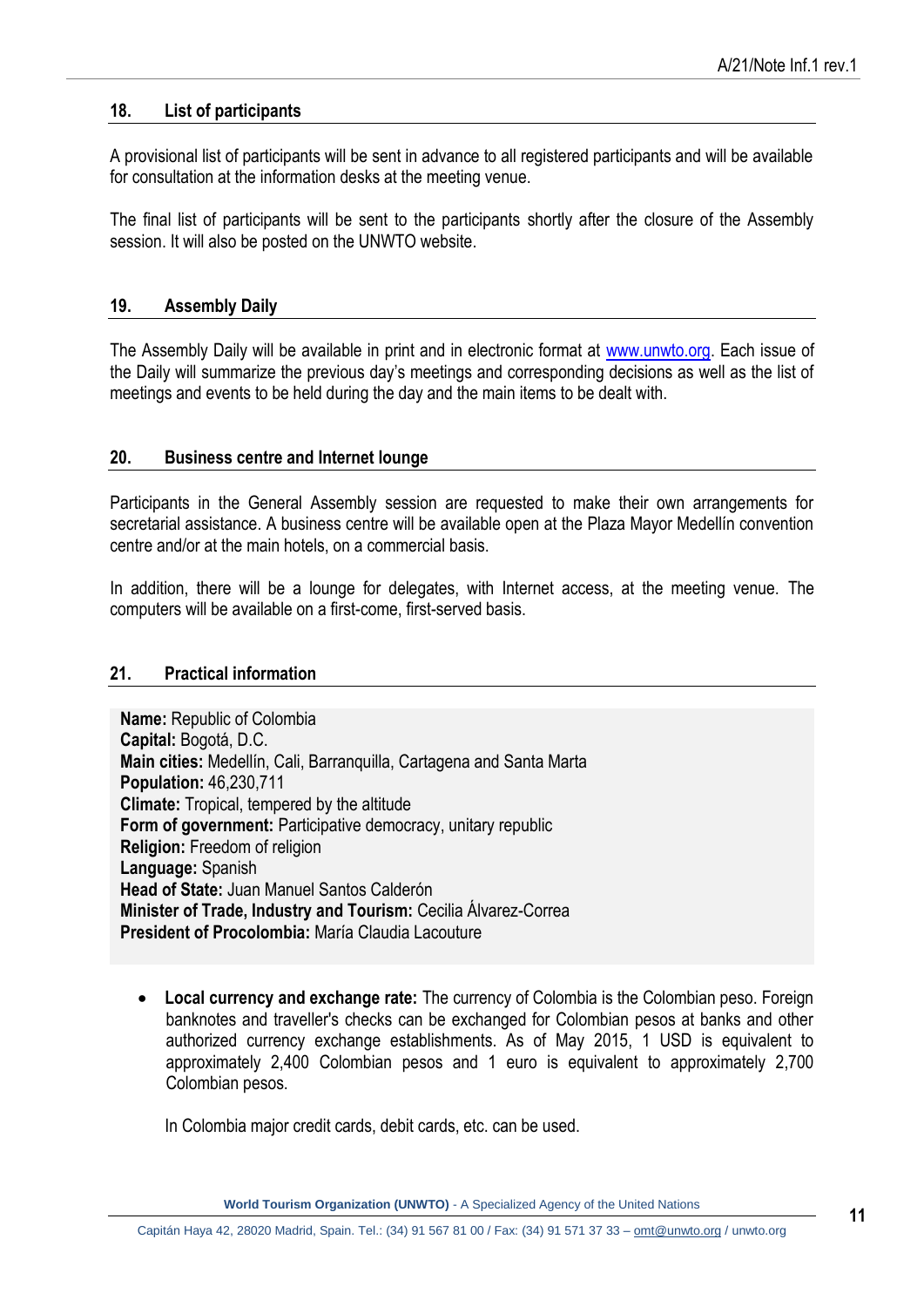- **Exchanging currency:** Major currencies can be exchanged at the José María Córdova International Airport in the city of Ríonegro, as well as at currency exchange establishments in Medellín.
- **Climate:** The average temperature of Medellin is 24 °C. In September it can reach 27-28 °C, and at night it can drop to 11-12 °C.
- **Dress code:**

**For attendance at the sessions of the Assembly**, informal attire is recommended (no necktie for men). The rooms where the meetings will be held are air-conditioned.

**For attendance at evening social events**, long-sleeved shirts and neckties are recommended for men and formal attire for women.

- **Official language:** The official language of Colombia is Spanish.
- **Local time in Medellín**: The official time in Colombia is 5 hours behind Greenwich Mean Time (GMT-5).
- **Electricity**: Electricity in Colombia is 110 volts, 60 Hz, so it is recommended that transformers and adapters be used if necessary. There are two types of plugs:



- **Health requirements and precautions**: No vaccinations are required to enter Colombia.
- Insurance: Participants may wish to take out adequate travel insurance and health insurance before leaving their respective countries. The hosts have no insurance coverage for the participants and will not be held responsible for any accident that may occur during the conference.
- **Telephones**: Participants can bring their mobile phones to Colombia and buy a local SIM card. When purchasing a local SIM card, their personal information will be registered. Roaming and rental services are also available in Colombia.

| (57)          | Colombia prefix                                        |
|---------------|--------------------------------------------------------|
| (4)           | Medellín area code                                     |
| (1)           | Bogotá D.C. area code                                  |
| (09/07/05)    | Prefixes for making domestic calls.                    |
| (009/007/005) | Prefixes for making international calls from Colombia. |
| (03)          | Prefix for mobile phones in Colombia.                  |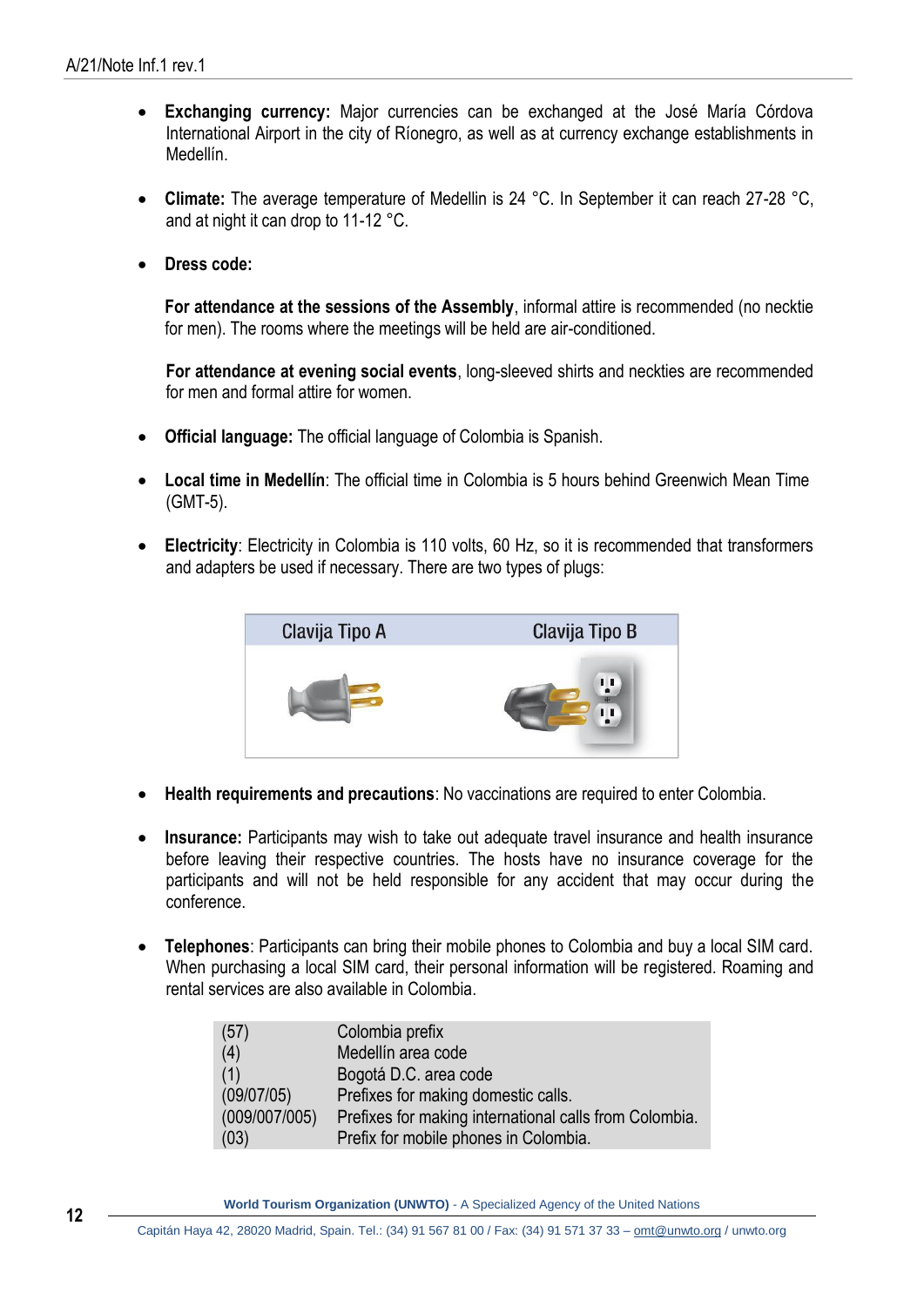- **Tips and taxes**: A 16% Value Added Tax (VAT) applies to all purchases in Colombia. In Colombia, tipping is voluntary. It is customary to give 10% of the total value of consumption in bars and restaurants. These establishments usually include this percentage on the bill, upon consent of the customer.
- **Automated Teller Machines (ATM)**: Travellers who carry internationally recognized credit cards can get cash in the local currency at ATMs.
- **Business hours**: In Medellín, government offices are usually open for business during weekdays from 8 a.m. to 5 p.m., and close on weekends and public holidays. Banks open from 9 a.m. to 4 p.m., some with extended hours from 4 p.m. to 8 p.m. (hours vary depending on location and branch scheduling of the different banks)

Most shops and shopping malls are open from 9 a.m. to 9 p.m.

### **Emergency phone numbers**:

The Unified Emergency Number in Medellín is 123. Dialling this number provides access to assistance in situations related to safety, security, emergencies, disasters and psychosocial support.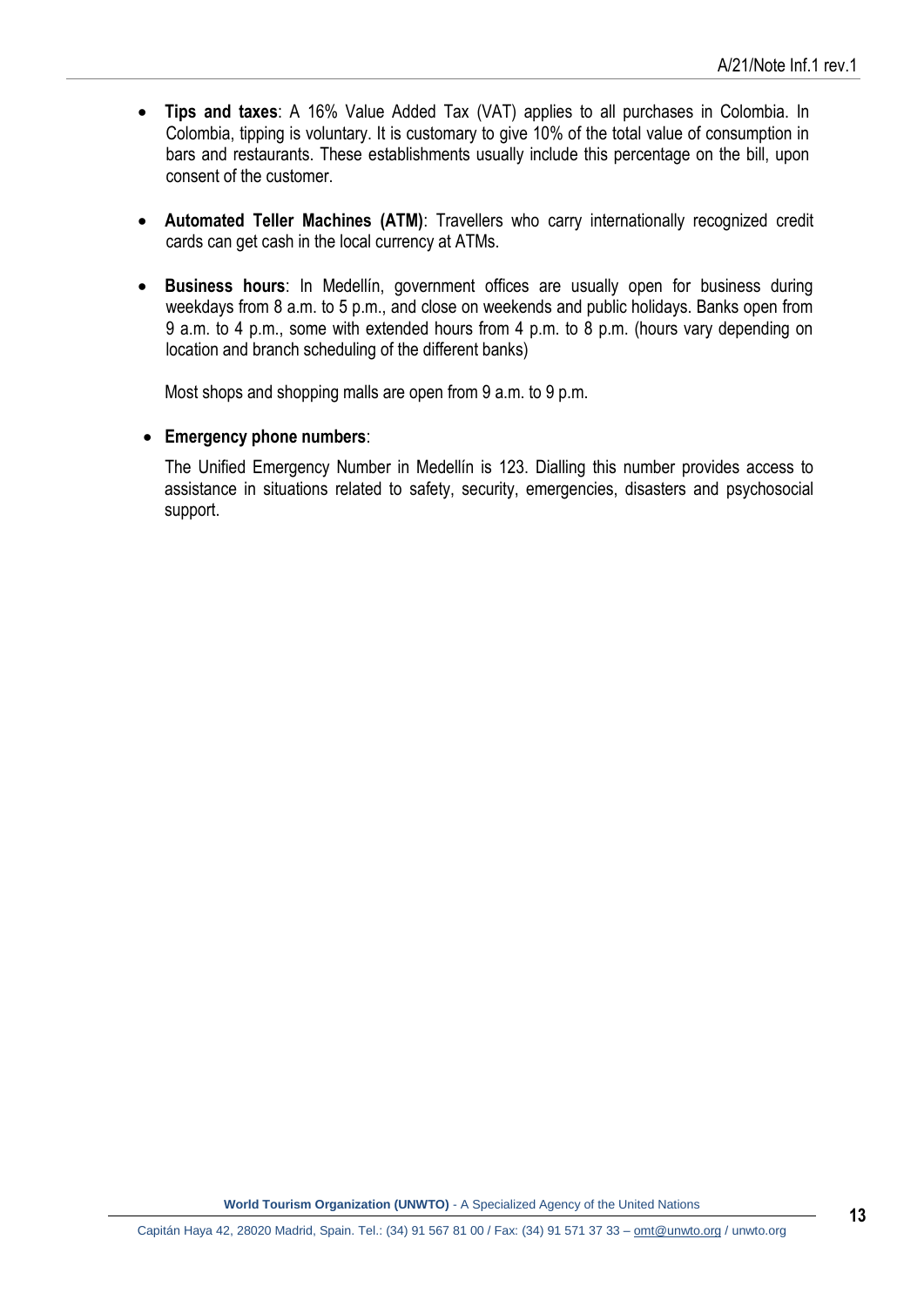## <span id="page-13-0"></span>**22. Timetable of meetings and activities**

| Date            | <b>Time</b> | <b>General Assembly</b>    | Other meetings                                                                       |  |  |
|-----------------|-------------|----------------------------|--------------------------------------------------------------------------------------|--|--|
|                 |             |                            | and social programme                                                                 |  |  |
| <b>Saturday</b> | 10:00-11:30 |                            | Programme and Budget Committee                                                       |  |  |
| 12 September    | 14:00-19:00 |                            | Commission for Africa (CAF)                                                          |  |  |
|                 | 15:00-17:00 |                            | Commission for the Americas (CAM)                                                    |  |  |
|                 | 09:00-10:30 |                            | Commission for East Asia and the Pacific (CAP)                                       |  |  |
|                 | 09:30-11:30 |                            | Commission for Europe (CEU)                                                          |  |  |
|                 | 10:00-11:30 |                            | Commission for the Middle East (CME)                                                 |  |  |
|                 | 11:00-12:30 |                            | Commission for South Asia (CSA)                                                      |  |  |
|                 | 11:30-13:00 |                            | Development<br>Working<br>Group<br>Official<br>on<br>Assistance                      |  |  |
| <b>Sunday</b>   | 12:00-13:30 |                            | Committee on Tourism and Sustainability                                              |  |  |
| 13 September    | 12:30-14:00 |                            | Committee on Tourism and Competitiveness                                             |  |  |
|                 | 13:00-14:30 |                            | Committee for the Review of Applications for<br>Affiliate Membership (working lunch) |  |  |
|                 | 15:00-18:00 |                            | Executive Council (101st session)                                                    |  |  |
|                 | 15:00-17:30 |                            | <b>Technical visits</b>                                                              |  |  |
|                 | 20:30-23:00 |                            | Welcome ceremony and dinner                                                          |  |  |
|                 | 9:00-10:00  | <b>Official opening</b>    |                                                                                      |  |  |
|                 | 10:00-13:30 |                            | UNWTO-ICAO High-level Forum                                                          |  |  |
| <b>Monday</b>   | 13:30-14:00 |                            | Media conference                                                                     |  |  |
| 14 September    | 13:30-15:00 |                            | Luncheon for ministers/heads of delegation                                           |  |  |
|                 | 15:00-18:00 | <b>1st Plenary Session</b> |                                                                                      |  |  |
|                 | 17:30-19:00 |                            | <b>Credentials Committee</b>                                                         |  |  |
|                 | 9:30-12:30  | <b>2nd Plenary Session</b> |                                                                                      |  |  |
| <b>Tuesday</b>  | 14:30-17:00 |                            | General Meeting of the Affiliate Members                                             |  |  |
| 15 September    | 17:00-18:00 |                            | Meeting of the Associate Members                                                     |  |  |
|                 | 15:00-17:30 |                            | <b>Technical visits</b>                                                              |  |  |
|                 | 9:30-12:30  | <b>3rd Plenary Session</b> |                                                                                      |  |  |
| Wednesday       | 14:30-17:30 | <b>4thPlenary Session</b>  |                                                                                      |  |  |
| 16 September    | 20:30-23:00 |                            | Closing dinner                                                                       |  |  |
|                 | 09:30-12:30 | <b>5th Plenary Session</b> |                                                                                      |  |  |
| <b>Thursday</b> | 14:30-16:00 | <b>6th Plenary Session</b> |                                                                                      |  |  |
| 17 September    | 16:00-17:00 |                            | Executive Council (102nd session)                                                    |  |  |

Information on side and special events will be provided at a later time.

## **Technical visits**:

**1. Transformation of the North Zone:** A stroll through the Parque de los Deseos and a visit to the Casa de la Música. Visual tour and contextualization of the transformation of the North Zone: Planetarium, Botanical Garden, Explora Park, San Pedro Cemetery Museum, Ruta N Complex.

**2. Comuna 13 and Grafitour:** A tour featuring historical, aesthetic and political elements, designed and conducted in the Comuna 13 district of Medellín by two street artists that form part of the hip hop movement in this area of the city. The graffiti tell stories that inspire hope and move people to seek better living conditions for the community. They also recall the inequities and violence that happened in the past and that are still present in the area.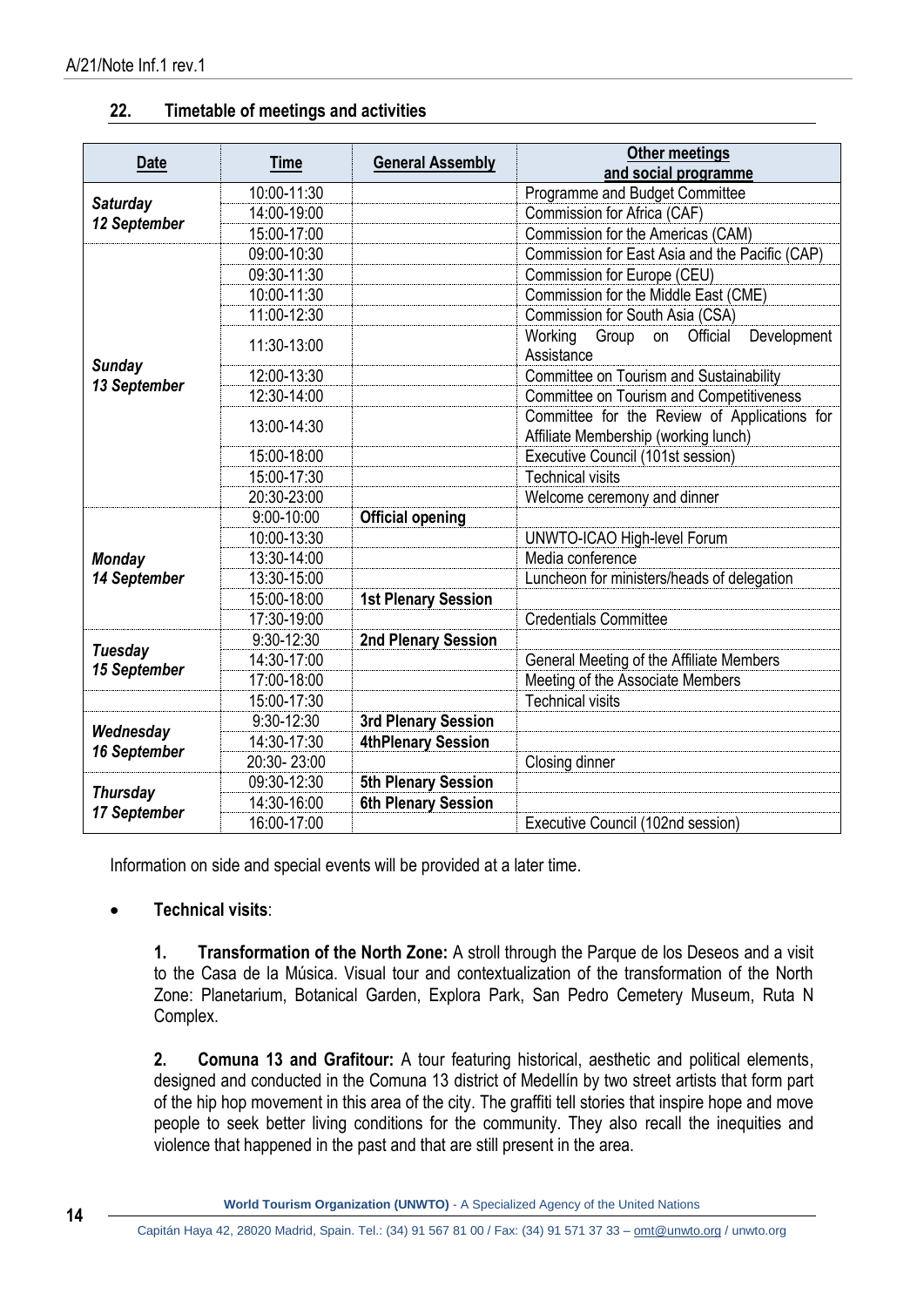**3. Museo Casa de la Memoria and Tram**: The Museo Casa de la Memoria is an active project under continuous development which recognizes the complexity of the armed conflict and of the related episodes of violence in Colombia. The Tranvía de Medellín tramline is a project under construction that will be in use for the Assembly. Along the tram route, it is possible to transfer to two cable car transport systems.

For more information about technical visits, please visit the host country's website: **<http://unwtoga2015.org/>**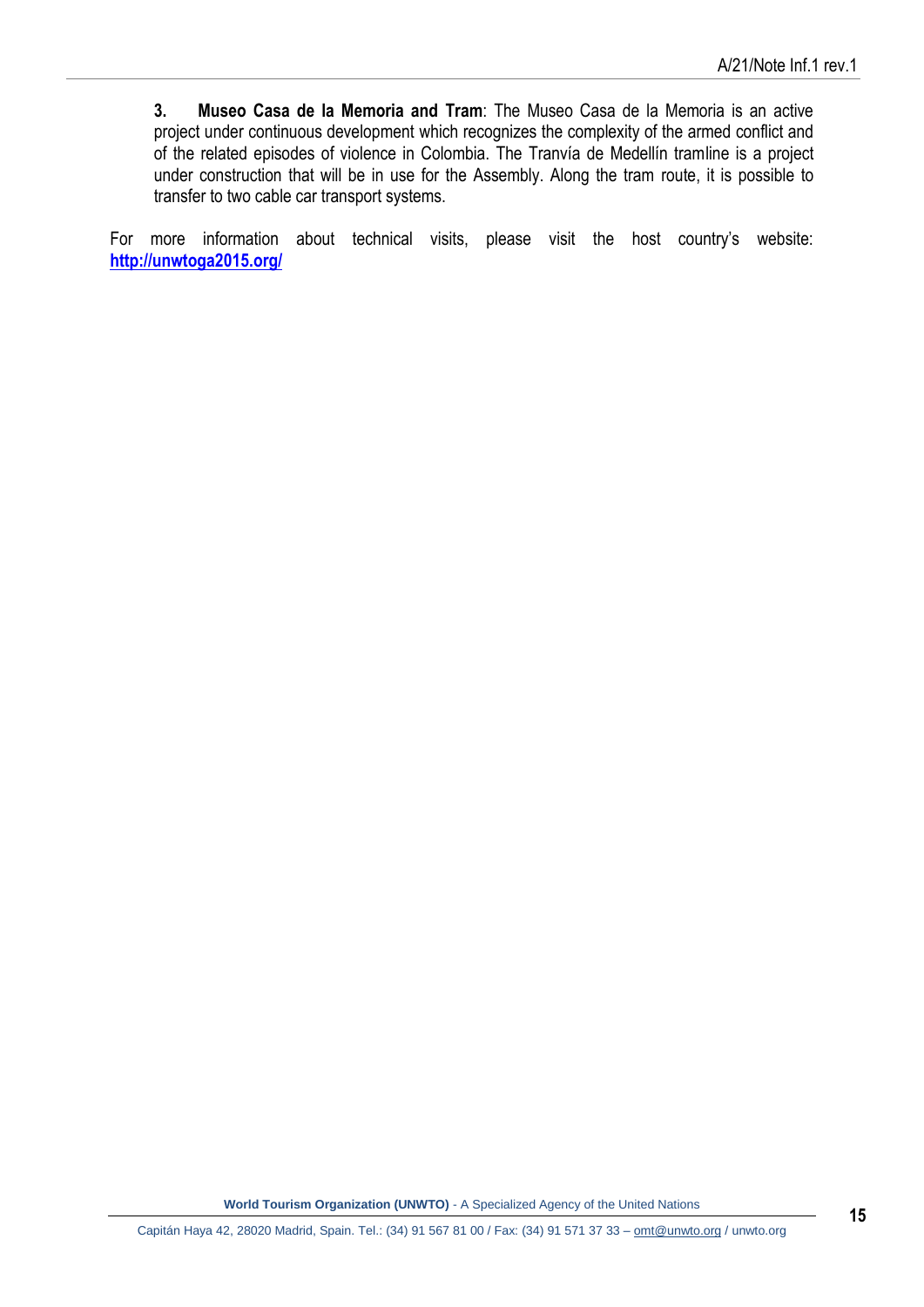## <span id="page-15-0"></span>**Annex 1: Model credentials letter1**

#### **Standard format letter**

#### *Official letter-headed paper*<sup>2</sup>

#### **Credentials**

I, the undersigned, (name and full title of the competent authority<sup>3</sup>), hereby attest that the Government of (name of country) has authorized the following delegation to represent it at the twentyfirst session of the General Assembly of the World Tourism Organization, to be held from 12 to 17 September 2015, in Medellín, Colombia:

| Head of Delegation:                                 | (name and full title)   |  |  |  |
|-----------------------------------------------------|-------------------------|--|--|--|
| Alternate Head of Delegation: (name and full title) |                         |  |  |  |
| Members of Delegation:                              | (names and full titles) |  |  |  |

Done at (*name of city*), on (*date*)

Name, full title and signature

**World Tourism Organization (UNWTO)** - A Specialized Agency of the United Nations

 $\overline{a}$ 

 $1$  It should be pointed out that, ever since the tenth session of the Assembly, only formal letters or faxes bearing the signature of the competent authority are considered valid credentials. Further, credentials can be accepted only if written in any of the working languages of the General Assembly or if an appropriate translation is attached.

<sup>&</sup>lt;sup>2</sup> Including official logo of the Ministry.

<sup>&</sup>lt;sup>3</sup> Please note that since the twelfth session of the General Assembly, only credentials from Heads of State or Prime Ministers, Ministers of Foreign Affairs or Ministers responsible for tourism of the respective State or his/her equivalent and Ambassadors of States accredited to Spain are regarded as valid.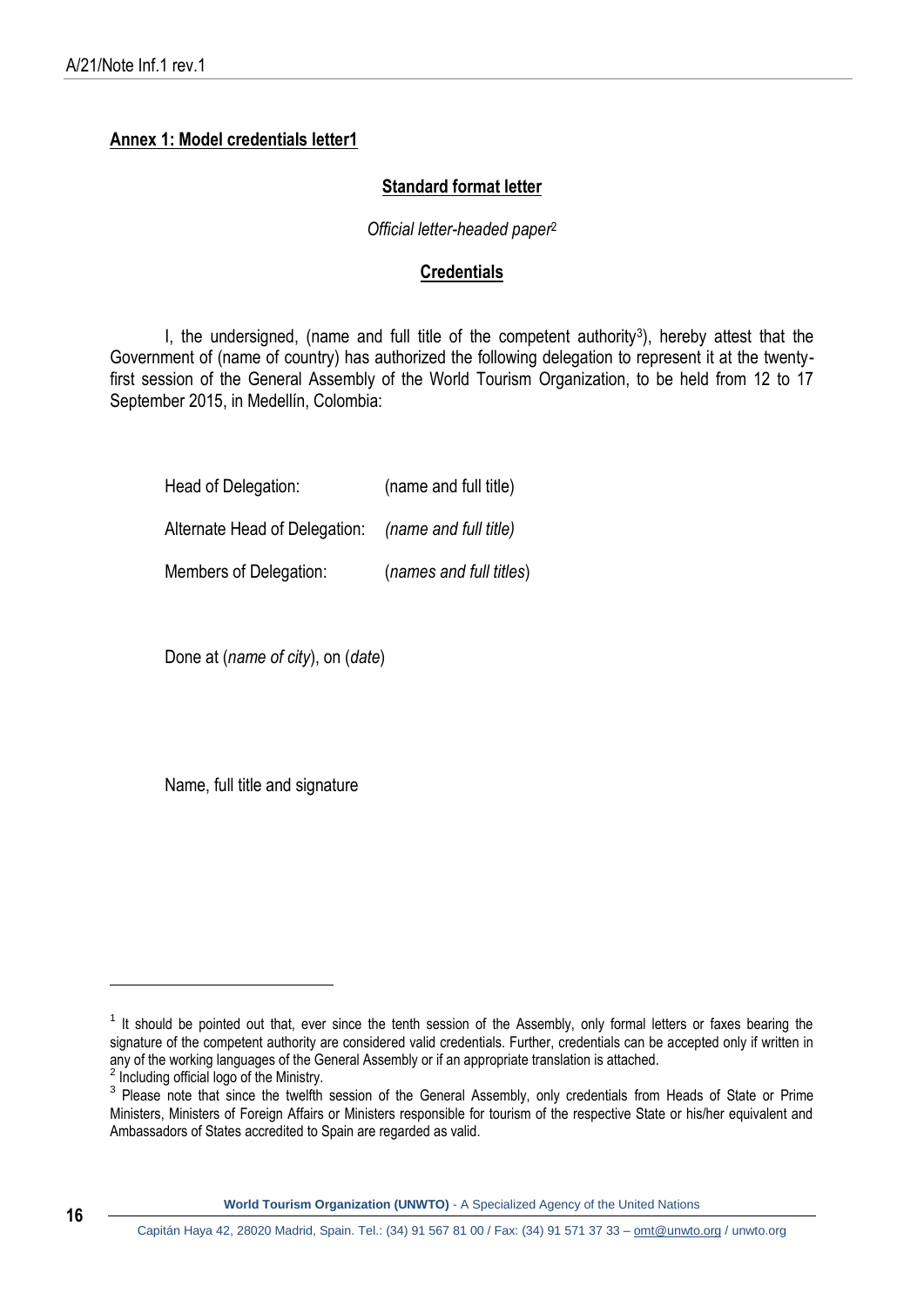## **Model credentials letter for representation (proxy format)1**

## **Standard format letter<sup>2</sup>**

#### *Official letter-headed paper<sup>3</sup>*

### **Credentials (for representation-proxy format)**

I, the undersigned, (name and full title of the competent authority<sup>4</sup>), will be unable to attend the twenty-first session of the General Assembly of the World Tourism Organization, to be held from 12 to 17 September 2015, in Medellín, Colombia, for the following reasons<sup>5</sup>: ................... Therefore, I hereby authorize (name and full title of delegate<sup>6</sup>) of the delegation of (name of Full Member) to represent and to cast a vote<sup>7</sup> on behalf of the Government of (name of Full Member) at the twenty-first session of the General Assembly of the World Tourism Organization:

Done at (*name of city*), on (*date*)

Name, full title and signature

 $\overline{a}$ 

<sup>&</sup>lt;sup>1</sup> If a Full Member is unable to participate in the General Assembly, it can be represented by a member of another State's delegation, provided it submits a formal letter or fax signed by the competent authority designating the individual who will represent the State and, if applicable, giving him/her the power to vote on its behalf.

<sup>2</sup> It should be pointed out that, ever since the tenth session of the Assembly, only formal letters or faxes bearing the signature of the competent authority are considered valid credentials. Further, credentials can be accepted only if written in any of the working languages of the General Assembly or if an appropriate translation is attached.

<sup>3</sup> Including official logo of the Ministry.

<sup>&</sup>lt;sup>4</sup> Please note that since the twelfth session of the General Assembly, only credentials from Heads of State or Prime Ministers, Ministers of Foreign Affairs or Ministers responsible for tourism of the respective State or his/her equivalent and Ambassadors of States accredited to Spain are regarded as valid.

<sup>5</sup> In accordance with resolution 633(XX), (a) a mandate for representation can be given only in exceptional circumstances, duly explained in writing by the State giving the mandate, and (b) the Credentials Committee will assess the validity of these explanations.

 $6$  In accordance with resolution 633(XX), (c) only one mandate for representation may be given to a delegate representing another State, and (d) a mandate for representation may not be given to the Head of Delegation of another State.

<sup>7</sup> Please note that, unless the items for which the power to vote is given are clearly specified, it will be understood that the delegate has full powers to cast a vote on behalf of the Government he/she is representing by proxy on any agenda item.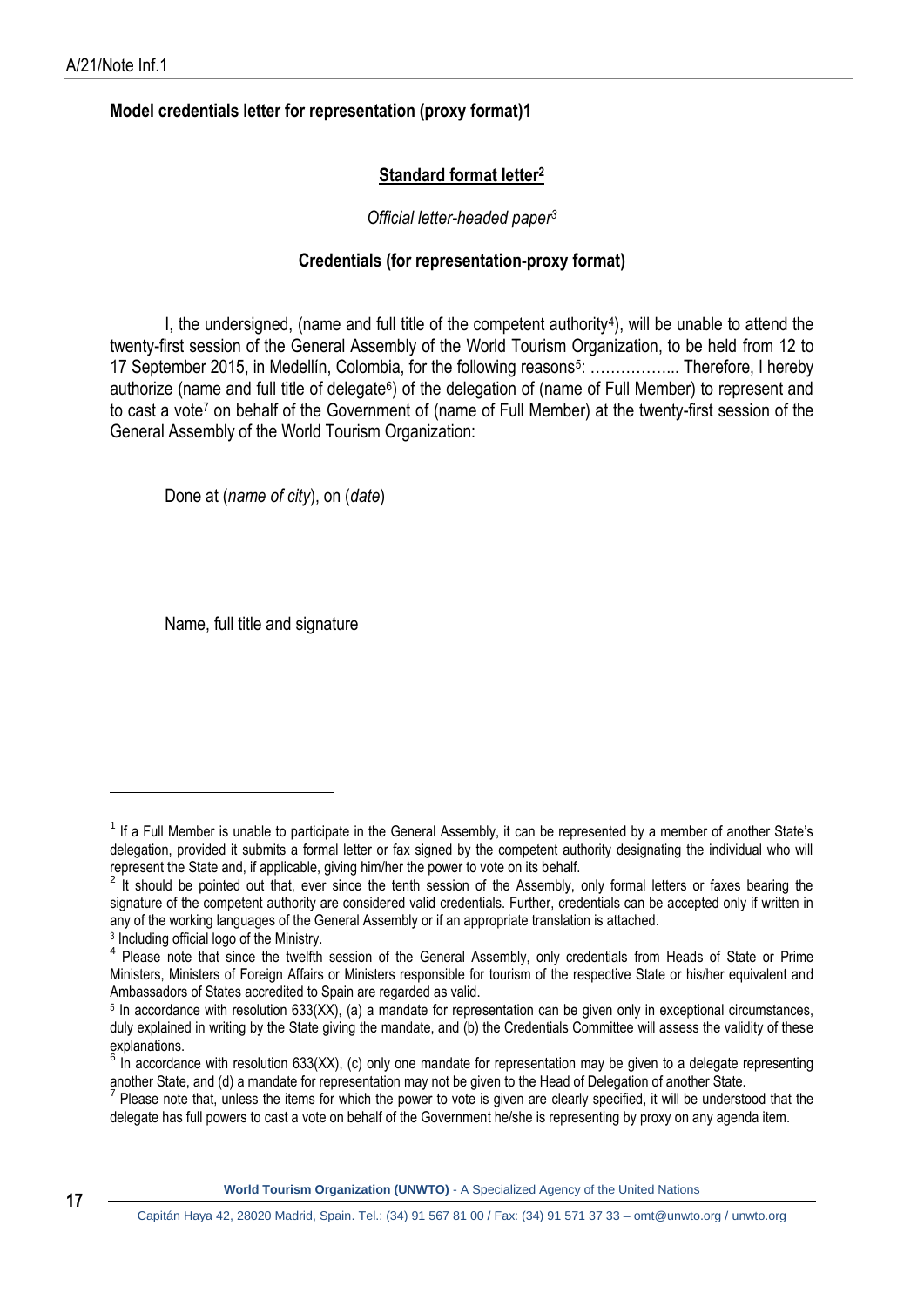## <span id="page-17-0"></span>**Annex 2: List of countries whose nationals do not require an entry visa**

- 1. Andorra
- 2. Antigua and Barbuda
- 3. Argentina
- 4. Australia
- 5. Austria
- 6. Azerbaijan
- 7. Bahamas
- 8. Barbados
- 9. Belgium
- 10. Belize
- 11. Bhutan
- 12. Bolivia
- 13. Brazil
- 14. Brunei Darussalam
- 15. Bulgaria
- 16. Canada
- 17. Chile
- 18. China, P.R. of (\*)
- 19. Costa Rica
- 20. Croatia
- 21. Cyprus
- 22. Czech Republic
- 23. Denmark
- 24. Dominica
- 25. Dominican Republic
- 26. Ecuador
- 27. El Salvador
- 28. Estonia
- 29. Fiji
- 30. Finland
- 31. France
- 32. Georgia
- 33. Germany
- 34. Granada
- 35. Greece
- 36. Guatemala
- 37. Guyana
- 38. Holy See
- 39. Honduras
- 40. Hungary
- 41. Iceland
- 42. India (\*)
- 43. Indonesia
- 44. Ireland
- 45. Israel
- 46. Italy
- 47. Jamaica
- 48. Japan
- 49. Kazakhstan
- 50. Korea (Republic of)
- 51. Latvia
- 52. Liechtenstein
- 53. Lithuania
- 54. Luxembourg
- 55. Malaysia
- 56. Malta
- 57. Marshall Islands
- 58. Mexico
- 59. Micronesia
- 60. Monaco
- 61. Netherlands
- 62. New Zealand
- 63. Norway
- 64. Palau
- 65. Panama
- 66. Papua New Guinea
- 67. Paraguay
- 68. Peru
- 69. Philippines
- 70. Poland
- 71. Portugal
- 72. Romania
- 73. Russian Federation
- 74. Samoa
- 75. San Marino
- 76. Singapore
- 77. Slovakia
- 78. Slovenia
- 79. Solomon Islands
- 80. South Africa
- 81. Spain
- 82. St. Kitts and Nevis
- 83. St. Lucia
- 84. St. Vincent and the Grenadines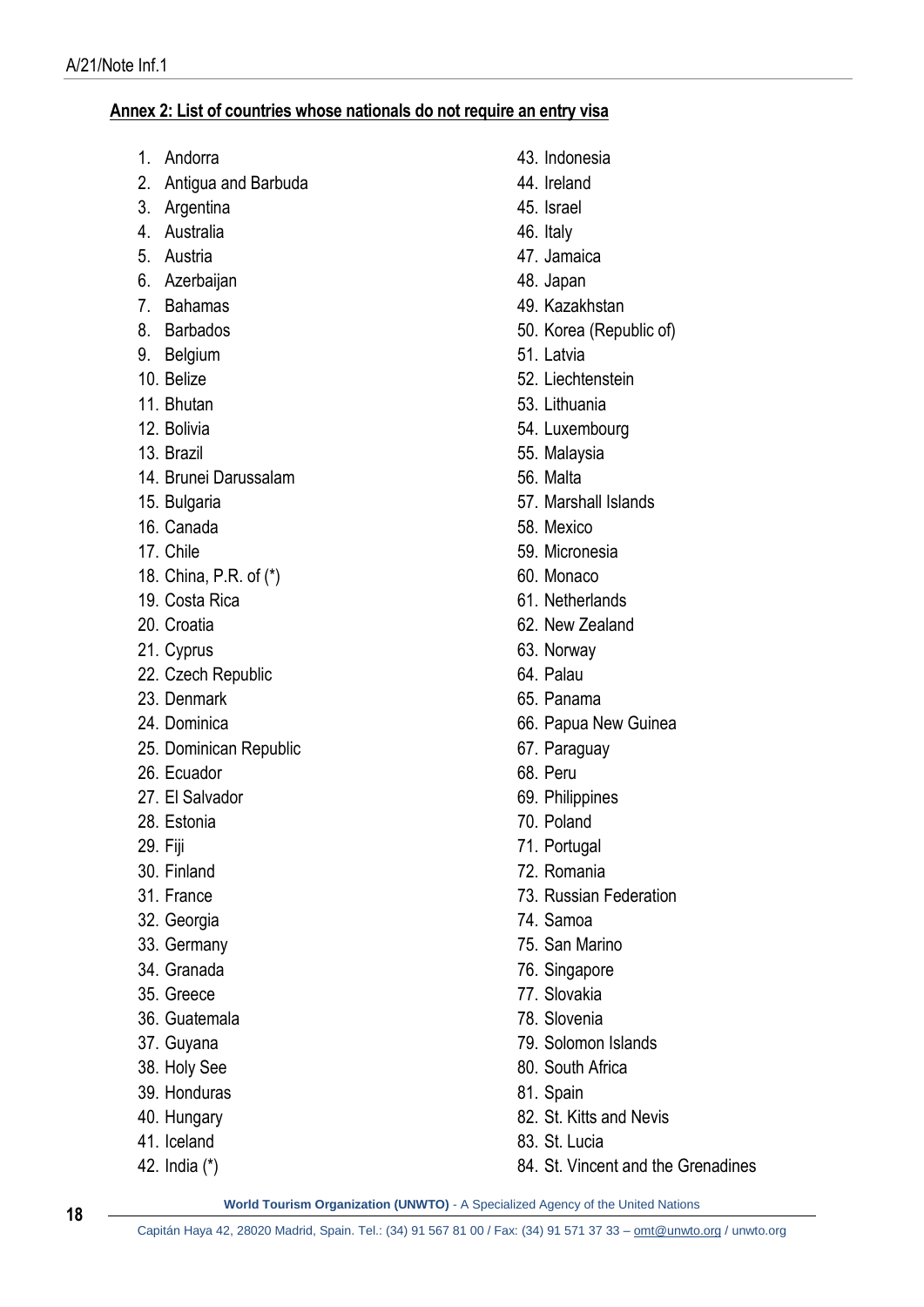- 85. Suriname
- 86. Sweden
- 87. Switzerland
- 88. Thailand (\*)
- 89. Trinidad and Tobago
- 90. Turkey
- 91. United Arab Emirates
- 92. United Kingdom of Great Britain and Northern Ireland
- 93. United States of America
- 94. Uruguay
- 95. Venezuela
- 96. Viet Nam (\*)

Also exempt from visa requirement are holders of passports issued by Hong Kong (Special Administrative Region of China), the Sovereign Military Order of Malta, and the Taiwan Province of China.

(\*) Nationals of the People's Republic of China, India, Viet Nam and Thailand who hold a Schengen visa or a United States visa do not require a visa to attend the event in Colombia. Otherwise, they must obtain a TP-1 visa as explained in this information note.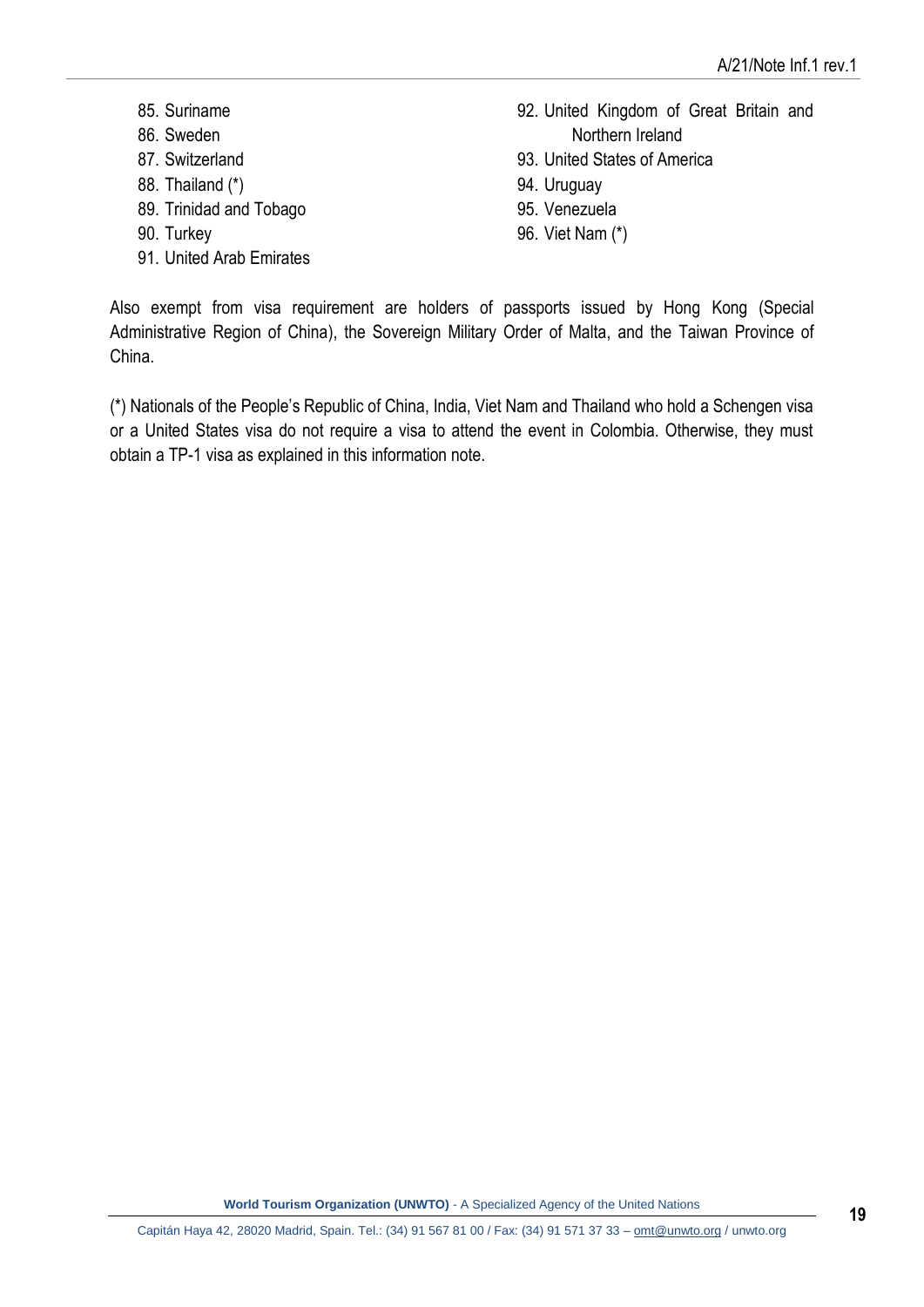<span id="page-19-0"></span>

| Detailed information on direct domestic flights |                       |               |                         |                      |                      |              |                                   |  |  |
|-------------------------------------------------|-----------------------|---------------|-------------------------|----------------------|----------------------|--------------|-----------------------------------|--|--|
| <b>Airline</b>                                  | <b>From</b><br>(city) | To<br>(city)  | <b>Flight</b><br>number | Days of<br>operation | <b>Freque</b><br>ncy | <b>Seats</b> | <b>Airport of origin</b>          |  |  |
| <b>SATENA</b>                                   | Apartado              | Medellín      | 8665                    | 2345                 | 4                    | 288          | Antonio Roldán Betancourt Airport |  |  |
| <b>SATENA</b>                                   | Apartado              | Medellín      | 8667                    | 1                    | 1                    | 76           | Antonio Roldán Betancourt Airport |  |  |
| <b>SATENA</b>                                   | Apartado              | Medellín      | 8667                    | 234567               | 6                    | 432          | Antonio Roldán Betancourt Airport |  |  |
| <b>SATENA</b>                                   | Apartado              | Medellín      | 8663                    | 1                    | 1                    | 76           | Antonio Roldán Betancourt Airport |  |  |
| <b>SATENA</b>                                   | Apartado              | Medellín      | 8661                    | 2345                 | 4                    | 288          | Antonio Roldán Betancourt Airport |  |  |
| <b>SATENA</b>                                   | Apartado              | Medellín      | 8661                    | 7                    | 1                    | 72           | Antonio Roldán Betancourt Airport |  |  |
| <b>SATENA</b>                                   | Apartado              | Medellín      | 8661                    | 6                    | 1                    | 72           | Antonio Roldán Betancourt Airport |  |  |
| SATENA                                          | Apartado              | Medellín      | 8665                    | 6                    | 1                    | 72           | Antonio Roldán Betancourt Airport |  |  |
| <b>SATENA</b>                                   | Apartado              | Medellín      | 8663                    | 2345                 | 4                    | 288          | Antonio Roldán Betancourt Airport |  |  |
| SATENA                                          | Apartado              | Medellín      | 8665                    | 7                    | 1                    | 72           | Antonio Roldán Betancourt Airport |  |  |
| <b>SATENA</b>                                   | Bahia Solano          | Medellín      | 8693                    | $\mathbf{1}$         | 1                    | 50           | José Celestino Mutis              |  |  |
| SATENA                                          | Bahia Solano          | Medellín      | 8693                    | 357                  | 3                    | 138          | José Celestino Mutis              |  |  |
| Avianca                                         | Barranquilla          | Medellín      | 9483                    | 1234567              | 6                    | 900          | BARRANQUILLA-E. CORTISSOZ         |  |  |
| Avianca                                         | Barranquilla          | Medellín      | 9499                    | 12                   | $\overline{c}$       | 300          | BARRANQUILLA-E. CORTISSOZ         |  |  |
| Avianca                                         | Barranquilla          | Medellín      | 9369                    | 123 56               | $\overline{4}$       | 600          | BARRANQUILLA-E. CORTISSOZ         |  |  |
| Avianca                                         | Barranquilla          | Medellín      | 9369                    | 4                    | 1                    | 120          | BARRANQUILLA-E. CORTISSOZ         |  |  |
| Avianca                                         | Barranquilla          | Medellín      | 9483                    | 5                    | 1                    | 100          | BARRANQUILLA-E. CORTISSOZ         |  |  |
| Avianca                                         | Barranquilla          | Medellín      | 9369                    | 3<br>$\overline{7}$  | 1                    | 100          | BARRANQUILLA-E. CORTISSOZ         |  |  |
| Avianca                                         | Barranquilla          | Medellín      | 9499                    | 6                    | 1                    | 150          | BARRANQUILLA-E. CORTISSOZ         |  |  |
| Avianca                                         | Barranquilla          | Medellín      | 9369                    | 7                    | 1                    | 100          | BARRANQUILLA-E. CORTISSOZ         |  |  |
| Avianca                                         | Barranquilla          | Medellín      | 9499                    | 12345                | 3                    | 450          | BARRANQUILLA-E. CORTISSOZ         |  |  |
| Avianca                                         | Bogotá                | Medellín      | 9300                    | 2 <sub>5</sub>       | 2                    | 300          | <b>BOGOTÁ - ELDORADO</b>          |  |  |
| Avianca                                         | Bogotá                | Medellín      | 9300                    | 1 34 7               | 4                    | 776          | BOGOTÁ - ELDORADO                 |  |  |
| Avianca                                         | Bogotá                | Medellín      | 9324                    | 1234                 | 4                    | 400          | <b>BOGOTÁ - ELDORADO</b>          |  |  |
| Avianca                                         | Bogotá                | Medellín      | 9318                    | 56                   | $\overline{2}$       | 300          | <b>BOGOTÁ - ELDORADO</b>          |  |  |
| Avianca                                         | Bogotá                | Medellín      | 9742                    | 3                    | 1                    | 150          | BOGOTÁ - ELDORADO                 |  |  |
| Avianca                                         | Bogotá                | Medellín      | 9308                    | 12345                | $\overline{4}$       | 600          | BOGOTÁ - ELDORADO                 |  |  |
| Avianca                                         | Bogotá                | Medellín      | 9348                    | 5                    | 1                    | 100          | <b>BOGOTÁ - ELDORADO</b>          |  |  |
| Avianca                                         | Bogotá                | Medellín      | 9316                    | 6                    | 1                    | 100          | BOGOTÁ - ELDORADO                 |  |  |
| Avianca                                         | Bogotá                | Medellín      | 9340                    | 2345                 | 4                    | 600          | <b>BOGOTÁ - ELDORADO</b>          |  |  |
| Avianca                                         | Bogotá                | Medellín      | 9358                    | 1234567              | 6                    | 900          | BOGOTÁ - ELDORADO                 |  |  |
| Avianca                                         | Bogotá                | Medellín      | 9310                    | 12 45                | 3                    | 450          | BOGOTÁ - ELDORADO                 |  |  |
| Avianca                                         | Bogotá                | Medellín      | 9336                    | 14                   | $\overline{2}$       | 240          | BOGOTÁ - ELDORADO                 |  |  |
| Avianca                                         | Bogotá                | Medellín      | 9314                    | 3                    | 1                    | 120          | BOGOTÁ - ELDORADO                 |  |  |
| Avianca                                         | Bogotá                | Medellín 9742 |                         | $\boldsymbol{6}$     | $\mathbf{1}$         | 150          | <b>BOGOTÁ - ELDORADO</b>          |  |  |

Capitán Haya 42, 28020 Madrid, Spain. Tel.: (34) 91 567 81 00 / Fax: (34) 91 571 37 33 - [omt@unwto.org](mailto:omt@unwto.org) / unwto.org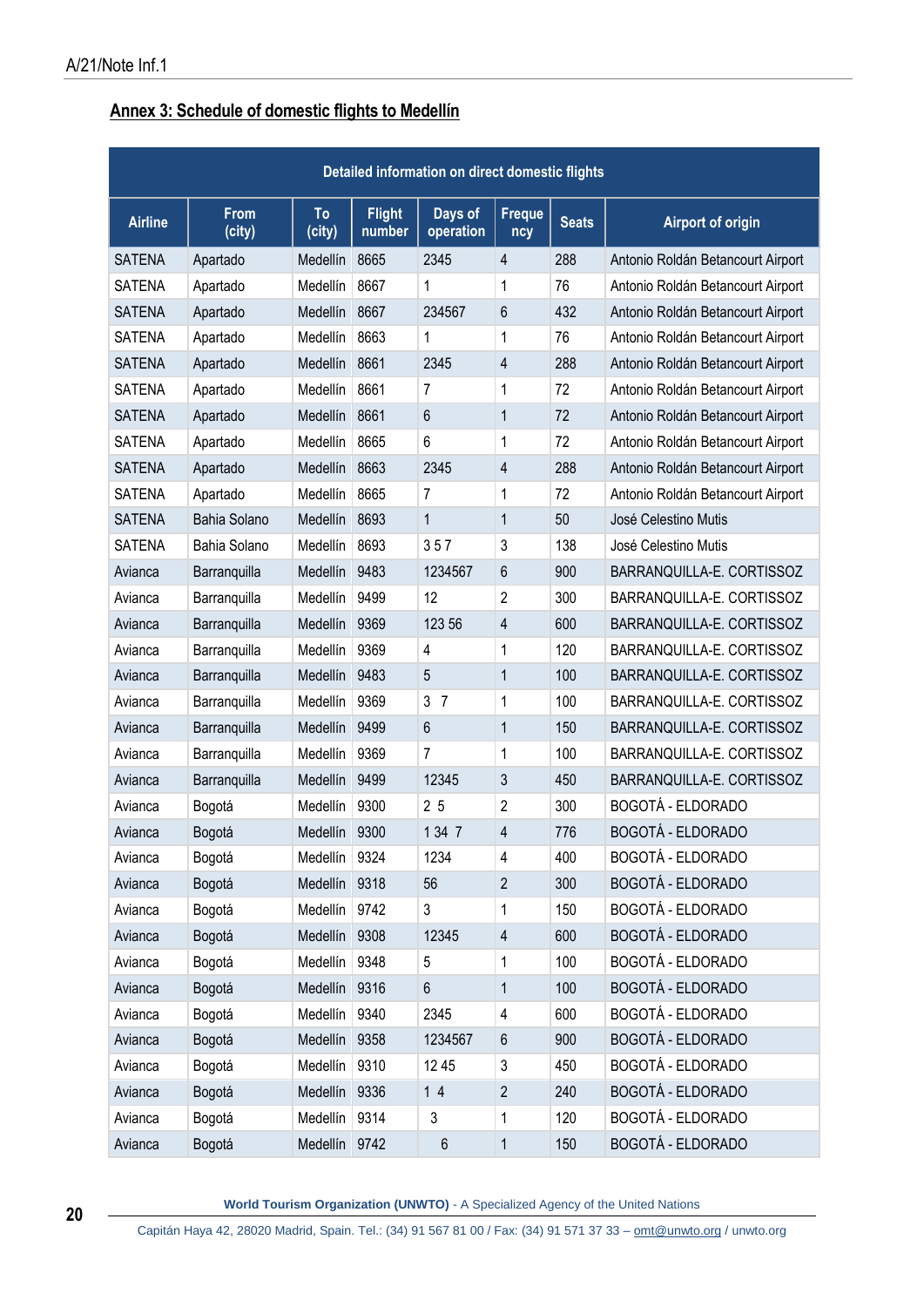| Detailed information on direct domestic flights |                       |               |                         |                                  |                      |              |                          |  |  |
|-------------------------------------------------|-----------------------|---------------|-------------------------|----------------------------------|----------------------|--------------|--------------------------|--|--|
| <b>Airline</b>                                  | <b>From</b><br>(city) | To<br>(city)  | <b>Flight</b><br>number | Days of<br>operation             | <b>Freque</b><br>ncy | <b>Seats</b> | <b>Airport of origin</b> |  |  |
| Avianca                                         | Bogotá                | Medellín      | 8436                    | 13                               | $\overline{2}$       | 300          | <b>BOGOTÁ - ELDORADO</b> |  |  |
| Avianca                                         | Bogotá                | Medellín      | 9726                    | 6                                | $\mathbf{1}$         | 100          | <b>BOGOTÁ - ELDORADO</b> |  |  |
| Avianca                                         | Bogotá                | Medellín      | 9730                    | 467                              | 3                    | 360          | <b>BOGOTÁ - ELDORADO</b> |  |  |
| Avianca                                         | Bogotá                | Medellín      | 9740                    | 23456                            | 1                    | 150          | <b>BOGOTÁ - ELDORADO</b> |  |  |
| Avianca                                         | Bogotá                | Medellín      | 9342                    | 3                                | 1                    | 120          | <b>BOGOTÁ - ELDORADO</b> |  |  |
| Avianca                                         | Bogotá                | Medellín      | 9314                    | $\mathbf{1}$                     | 1                    | 150          | <b>BOGOTÁ - ELDORADO</b> |  |  |
| Avianca                                         | Bogotá                | Medellín      | 9742                    | 12 45 7                          | 5                    | 970          | <b>BOGOTÁ - ELDORADO</b> |  |  |
| Avianca                                         | Bogotá                | Medellín      | 9302                    | 1234                             | 3                    | 450          | <b>BOGOTÁ - ELDORADO</b> |  |  |
| Avianca                                         | Bogotá                | Medellín      | 9308                    | 1                                | 1                    | 100          | <b>BOGOTÁ - ELDORADO</b> |  |  |
| Avianca                                         | Bogotá                | Medellín      | 9356                    | 124                              | $\mathbf{1}$         | 150          | <b>BOGOTÁ - ELDORADO</b> |  |  |
| Avianca                                         | Bogotá                | Medellín      | 9730                    | 123                              | 3                    | 450          | <b>BOGOTÁ - ELDORADO</b> |  |  |
| Avianca                                         | Bogotá                | Medellín      | 9328                    | 1 <sub>5</sub>                   | $\mathbf{1}$         | 120          | <b>BOGOTÁ - ELDORADO</b> |  |  |
| Avianca                                         | Bogotá                | Medellín      | 8432                    | 2 4 5 6                          | 4                    | 600          | BOGOTÁ - ELDORADO        |  |  |
| Avianca                                         | Bogotá                | Medellín      | 9304                    | 12357                            | 5                    | 750          | <b>BOGOTÁ - ELDORADO</b> |  |  |
| Avianca                                         | Bogotá                | Medellín      | 9314                    | 7                                | 1                    | 120          | <b>BOGOTÁ - ELDORADO</b> |  |  |
| Avianca                                         | Bogotá                | Medellín      | 9324                    | 56                               | $\overline{2}$       | 300          | <b>BOGOTÁ - ELDORADO</b> |  |  |
| Avianca                                         | Bogotá                | Medellín      | 9346                    | 123 567                          | 4                    | 776          | <b>BOGOTÁ - ELDORADO</b> |  |  |
| Avianca                                         | Bogotá                | Medellín      | 9356                    | 46                               | $\overline{2}$       | 200          | <b>BOGOTÁ - ELDORADO</b> |  |  |
| Avianca                                         | Bogotá                | Medellín      | 9448                    | 12345                            | 5                    | 750          | <b>BOGOTÁ - ELDORADO</b> |  |  |
| Avianca                                         | Bogotá                | Medellín      | 8434                    | 123457                           | $6\,$                | 900          | <b>BOGOTÁ - ELDORADO</b> |  |  |
| Avianca                                         | Bogotá                | Medellín      | 9342                    | 1 45 7                           | $\overline{4}$       | 600          | <b>BOGOTÁ - ELDORADO</b> |  |  |
| Avianca                                         | Bogotá                | Medellín      | 9356                    | $\overline{2}$                   | $\mathbf{1}$         | 120          | <b>BOGOTÁ - ELDORADO</b> |  |  |
| Avianca                                         | Bogotá                | Medellín      | 9326                    | $\overline{2}$<br>$\overline{7}$ | 1                    | 120          | <b>BOGOTÁ - ELDORADO</b> |  |  |
| Avianca                                         | Bogotá                | Medellín 9332 |                         | 1 345 7                          | $\overline{2}$       | 300          | <b>BOGOTÁ - ELDORADO</b> |  |  |
| Avianca                                         | Bogotá                | Medellín      | 9336                    | 67                               | $\overline{2}$       | 200          | <b>BOGOTÁ - ELDORADO</b> |  |  |
| Avianca                                         | Bogotá                | Medellín      | 9730                    | 12357                            | $\mathbf{1}$         | 150          | <b>BOGOTÁ - ELDORADO</b> |  |  |
| Avianca                                         | Bogotá                | Medellín      | 8432                    | 13                               | 1                    | 120          | <b>BOGOTÁ - ELDORADO</b> |  |  |
| Avianca                                         | Bogotá                | Medellín 9318 |                         | 3 <sub>7</sub>                   | $\overline{2}$       | 200          | <b>BOGOTÁ - ELDORADO</b> |  |  |
| Avianca                                         | Bogotá                | Medellín      | 9318                    | 123 56                           | $\overline{2}$       | 300          | <b>BOGOTÁ - ELDORADO</b> |  |  |
| Avianca                                         | Bogotá                | Medellín 9332 |                         | 2357                             | 3                    | 450          | <b>BOGOTÁ - ELDORADO</b> |  |  |
| Avianca                                         | Bogotá                | Medellín      | 8426                    | 6                                | 1                    | 120          | <b>BOGOTÁ - ELDORADO</b> |  |  |
| Avianca                                         | Bogotá                | Medellín 8436 |                         | 245                              | 3                    | 360          | <b>BOGOTÁ - ELDORADO</b> |  |  |
| Avianca                                         | Bogotá                | Medellín      | 9334                    | 6                                | 1                    | 194          | <b>BOGOTÁ - ELDORADO</b> |  |  |
| Avianca                                         | Bogotá                | Medellín      | 9726                    | 123456                           | $\mathbf{1}$         | 150          | <b>BOGOTÁ - ELDORADO</b> |  |  |
| Avianca                                         | Bogotá                | Medellín      | 9302                    | 45                               | 1                    | 100          | <b>BOGOTÁ - ELDORADO</b> |  |  |
| Avianca                                         | Bogotá                | Medellín      | 9302                    | 13                               | $\mathbf{1}$         | 150          | BOGOTÁ - ELDORADO        |  |  |
| Avianca                                         | Bogotá                | Medellín      | 9304                    | 46                               | $\overline{2}$       | 240          | BOGOTÁ - ELDORADO        |  |  |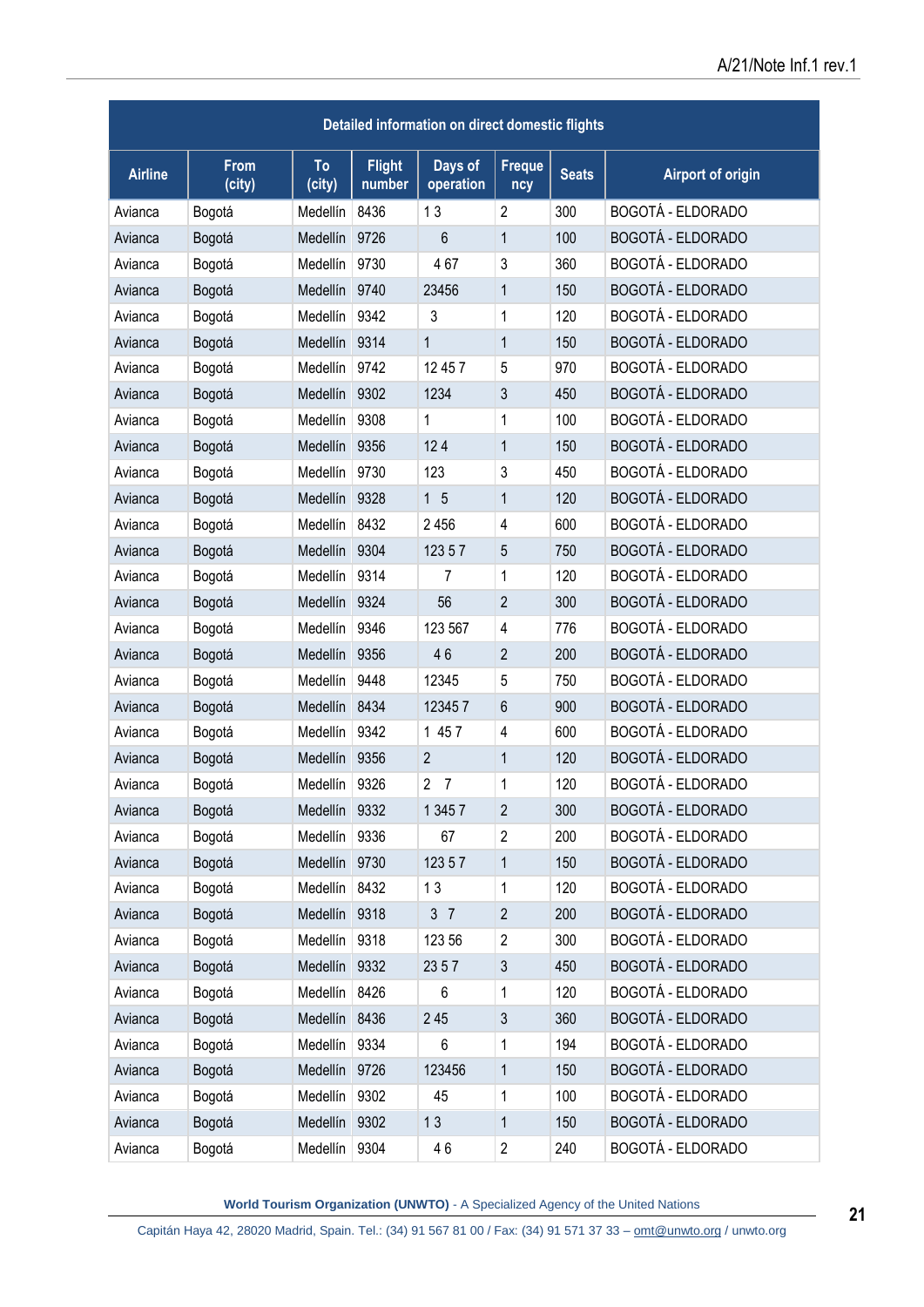| Detailed information on direct domestic flights |                       |              |                         |                      |                      |              |                          |
|-------------------------------------------------|-----------------------|--------------|-------------------------|----------------------|----------------------|--------------|--------------------------|
| <b>Airline</b>                                  | <b>From</b><br>(city) | To<br>(city) | <b>Flight</b><br>number | Days of<br>operation | <b>Freque</b><br>ncy | <b>Seats</b> | <b>Airport of origin</b> |
| Avianca                                         | Bogotá                | Medellín     | 9326                    | 1 45                 | 1                    | 150          | <b>BOGOTÁ - ELDORADO</b> |
| Avianca                                         | Bogotá                | Medellín     | 9326                    | 12 45 7              | 3                    | 450          | <b>BOGOTÁ - ELDORADO</b> |
| Avianca                                         | Bogotá                | Medellín     | 8436                    | $\mathbf{1}$<br>67   | 1                    | 100          | <b>BOGOTÁ - ELDORADO</b> |
| Avianca                                         | Bogotá                | Medellín     | 9320                    | 6                    | 1                    | 238          | <b>BOGOTÁ - ELDORADO</b> |
| Avianca                                         | Bogotá                | Medellín     | 9322                    | 12345                | 5                    | 970          | <b>BOGOTÁ - ELDORADO</b> |
| Avianca                                         | Bogotá                | Medellín     | 9332                    | 1                    | 1                    | 120          | <b>BOGOTÁ - ELDORADO</b> |
| Avianca                                         | Bogotá                | Medellín     | 9334                    | 12 45 7              | 5                    | 500          | <b>BOGOTÁ - ELDORADO</b> |
| Avianca                                         | Bogotá                | Medellín     | 9312                    | 1234567              | 3                    | 450          | <b>BOGOTÁ - ELDORADO</b> |
| Avianca                                         | Bogotá                | Medellín     | 9736                    | 1234567              | 7                    | 1050         | <b>BOGOTÁ - ELDORADO</b> |
| Avianca                                         | Bogotá                | Medellín     | 9330                    | 1234567              | 7                    | 1358         | BOGOTÁ - ELDORADO        |
| Avianca                                         | Bogotá                | Medellín     | 9348                    | 12 4 5 6 7           | 3                    | 450          | <b>BOGOTÁ - ELDORADO</b> |
| Avianca                                         | Bogotá                | Medellín     | 9348                    | 1234 67              | 3                    | 450          | <b>BOGOTÁ - ELDORADO</b> |
| Avianca                                         | Bogotá                | Medellín     | 9312                    | 123 567              | 4                    | 600          | <b>BOGOTÁ - ELDORADO</b> |
| Avianca                                         | Bogotá                | Medellín     | 9314                    | 45                   | 2                    | 300          | <b>BOGOTÁ - ELDORADO</b> |
| Avianca                                         | Bogotá                | Medellín     | 9346                    | 1 34567              | 3                    | 582          | <b>BOGOTÁ - ELDORADO</b> |
| Avianca                                         | Bogotá                | Medellín     | 9740                    | 12345                | 5                    | 750          | <b>BOGOTÁ - ELDORADO</b> |
| Avianca                                         | Bogotá                | Medellín     | 16                      | 6                    | 1                    | 150          | <b>BOGOTÁ - ELDORADO</b> |
| Avianca                                         | Bogotá                | Medellín     | 8426                    | 5                    | 1                    | 100          | <b>BOGOTÁ - ELDORADO</b> |
| Avianca                                         | Bogotá                | Medellín     | 9726                    | 12345                | 3                    | 450          | <b>BOGOTÁ - ELDORADO</b> |
| Avianca                                         | Bogotá                | Medellín     | 8432                    | 7<br>1               | $\overline{c}$       | 200          | <b>BOGOTÁ - ELDORADO</b> |
| Avianca                                         | Bogotá                | Medellín     | 9328                    | 1 34 67              | 5                    | 750          | <b>BOGOTÁ - ELDORADO</b> |
| Avianca                                         | Bogotá                | Medellín     | 9314                    | $\overline{2}$       | 1                    | 120          | <b>BOGOTÁ - ELDORADO</b> |
| Avianca                                         | Bogotá                | Medellín     | 9350                    | 123456               | 6                    | 900          | <b>BOGOTÁ - ELDORADO</b> |
| Avianca                                         | Bogotá                | Medellín     | 9310                    | 3                    | 1                    | 120          | BOGOTÁ - ELDORADO        |
| Avianca                                         | Bogotá                | Medellín     | 9328                    | $\overline{2}$       | $\mathbf 1$          | 100          | <b>BOGOTÁ - ELDORADO</b> |
| Avianca                                         | Bogotá                | Medellín     | 9338                    | 123 56               | 5                    | 970          | <b>BOGOTÁ - ELDORADO</b> |
| Avianca                                         | Bogotá                | Medellín     | 9358                    | 6                    | 1                    | 150          | <b>BOGOTÁ - ELDORADO</b> |
| Avianca                                         | Bogotá                | Medellín     | 8426                    | 1234567              | 5                    | 750          | <b>BOGOTÁ - ELDORADO</b> |
| Avianca                                         | Bogotá                | Medellín     | 9310                    | 1 45                 | 1                    | 150          | BOGOTÁ - ELDORADO        |
| Avianca                                         | Bogotá                | Medellín     | 9316                    | 12345                | 5                    | 750          | <b>BOGOTÁ - ELDORADO</b> |
| Avianca                                         | Bogotá                | Medellín     | 9726                    | $\overline{2}$       | 1                    | 194          | BOGOTÁ - ELDORADO        |
| Avianca                                         | Bogotá                | Medellín     | 9310                    | 6                    | 1                    | 100          | BOGOTÁ - ELDORADO        |
| Avianca                                         | Bogotá                | Medellín     | 9314                    | 6                    | 1                    | 100          | <b>BOGOTÁ - ELDORADO</b> |
| Avianca                                         | Bogotá                | Medellín     | 9334                    | 3                    | 1                    | 150          | BOGOTÁ - ELDORADO        |
| Avianca                                         | Bogotá                | Medellín     | 9336                    | 35                   | $\overline{2}$       | 300          | BOGOTÁ - ELDORADO        |
| Avianca                                         | Bogotá                | Medellín     | 9342                    | 6                    | 1                    | 100          | BOGOTÁ - ELDORADO        |
| Avianca                                         | Bogotá                | Medellín     | 16                      | $\sqrt{3}$           | 1                    | 120          | BOGOTÁ - ELDORADO        |

Capitán Haya 42, 28020 Madrid, Spain. Tel.: (34) 91 567 81 00 / Fax: (34) 91 571 37 33 - [omt@unwto.org](mailto:omt@unwto.org) / unwto.org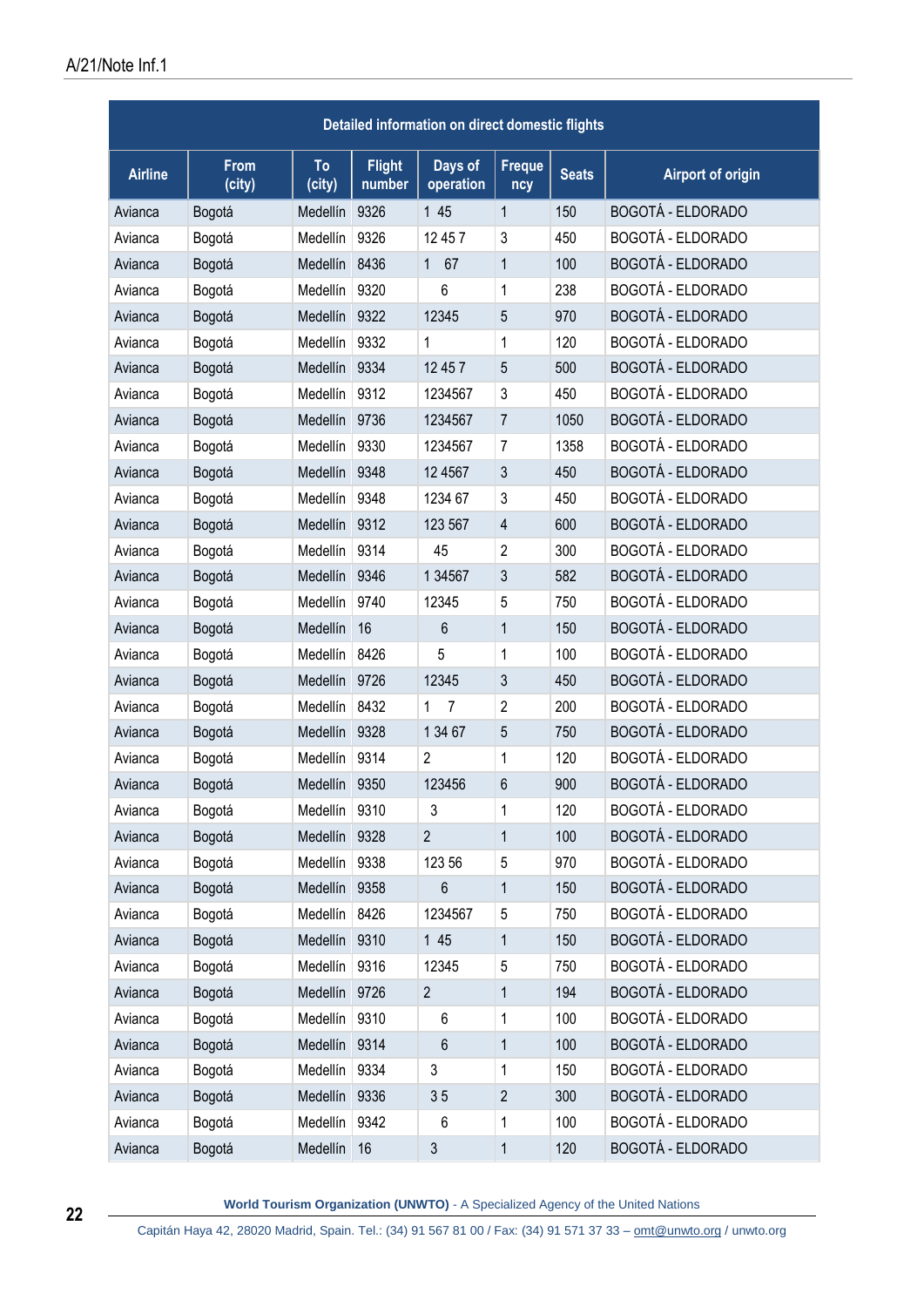| Detailed information on direct domestic flights |                |               |                         |                      |                |              |                          |
|-------------------------------------------------|----------------|---------------|-------------------------|----------------------|----------------|--------------|--------------------------|
| <b>Airline</b>                                  | From<br>(city) | To<br>(city)  | <b>Flight</b><br>number | Days of<br>operation | Freque<br>ncy  | <b>Seats</b> | <b>Airport of origin</b> |
| Avianca                                         | Bogotá         | Medellín      | 9318                    | 4                    | 1              | 120          | <b>BOGOTÁ - ELDORADO</b> |
| Avianca                                         | Bogotá         | Medellín      | 9336                    | $\overline{2}$       | 1              | 150          | <b>BOGOTÁ - ELDORADO</b> |
| Copa<br>Airlines                                | Bogotá         | Medellín      | 7508                    | 123 567              | 6              | 744          | <b>BOGOTÁ - ELDORADO</b> |
| Copa<br><b>Airlines</b>                         | Bogotá         | Medellín      | 7508                    | 4                    | 1              | 106          | <b>BOGOTÁ - ELDORADO</b> |
| Lan Airlines                                    | Bogotá         | Medellín      | 3002                    | 5                    | 1              | 156          | BOGOTÁ - ELDORADO        |
| Lan Airlines                                    | Bogotá         | Medellín      | 3042                    | 12345                | 5              | 780          | <b>BOGOTÁ - ELDORADO</b> |
| Lan Airlines                                    | Bogotá         | Medellín      | 3016                    | 12345                | 5              | 780          | <b>BOGOTÁ - ELDORADO</b> |
| Lan Airlines                                    | Bogotá         | Medellín      | 3018                    | 3                    | 1              | 156          | <b>BOGOTÁ - ELDORADO</b> |
| Lan Airlines                                    | Bogotá         | Medellín      | 3002                    | 7                    | 1              | 156          | BOGOTÁ - ELDORADO        |
| Lan Airlines                                    | Bogotá         | Medellín      | 3014                    | 7                    | $\mathbf{1}$   | 156          | <b>BOGOTÁ - ELDORADO</b> |
| Lan Airlines                                    | Bogotá         | Medellín      | 3000                    | 6                    | 1              | 156          | <b>BOGOTÁ - ELDORADO</b> |
| Lan Airlines                                    | Bogotá         | Medellín      | 3010                    | 6                    | 1              | 156          | <b>BOGOTÁ - ELDORADO</b> |
| Lan Airlines                                    | Bogotá         | Medellín      | 3018                    | 7                    | 1              | 156          | <b>BOGOTÁ - ELDORADO</b> |
| Lan Airlines                                    | Bogotá         | Medellín      | 3002                    | 1234                 | $\overline{4}$ | 624          | <b>BOGOTÁ - ELDORADO</b> |
| Lan Airlines                                    | Bogotá         | Medellín      | 3000                    | 12345                | 5              | 780          | <b>BOGOTÁ - ELDORADO</b> |
| Lan Airlines                                    | Bogotá         | Medellín      | 3042                    | $\overline{7}$       | 1              | 156          | <b>BOGOTÁ - ELDORADO</b> |
| Lan Airlines                                    | Bogotá         | Medellín      | 3004                    | 6                    | 1              | 156          | <b>BOGOTÁ - ELDORADO</b> |
| Lan Airlines                                    | Bogotá         | Medellín      | 3018                    | 6                    | 1              | 156          | <b>BOGOTÁ - ELDORADO</b> |
| Lan Airlines                                    | Bogotá         | Medellín      | 3014                    | 12345                | 5              | 780          | <b>BOGOTÁ - ELDORADO</b> |
| Lan Airlines                                    | Bogotá         | Medellín      | 3010                    | 12345                | 5              | 780          | <b>BOGOTÁ - ELDORADO</b> |
| Lan Airlines                                    | Bogotá         | Medellín      | 3020                    | 345                  | 3              | 468          | <b>BOGOTÁ - ELDORADO</b> |
| Lan Airlines                                    | Bogotá         | Medellín 3018 |                         | 12 45                | 4              | 624          | <b>BOGOTÁ - ELDORADO</b> |
| <b>SATENA</b>                                   | Bogotá         | Medellín 8612 |                         | $\mathbf 1$          | 1              | 50           | BOGOTÁ - ELDORADO        |
| <b>SATENA</b>                                   | Bogotá         | Medellín      | 8616                    | 123457               | 6              | 276          | <b>BOGOTÁ - ELDORADO</b> |
| SATENA                                          | Bogotá         | Medellín      | 8612                    | 2345                 | 4              | 184          | <b>BOGOTÁ - ELDORADO</b> |
| <b>SATENA</b>                                   | Bogotá         | Medellín      | 8767                    | $\overline{7}$       | $\mathbf{1}$   | 72           | <b>BOGOTÁ - ELDORADO</b> |
| <b>SATENA</b>                                   | Bogotá         | Medellín      | 8612                    | 7                    | 1              | 46           | <b>BOGOTÁ - ELDORADO</b> |
| <b>SATENA</b>                                   | Bogotá         | Medellín      | 8767                    | 35                   | $\sqrt{2}$     | 144          | BOGOTÁ - ELDORADO        |
| SATENA                                          | Bogotá         | Medellín      | 8767                    | 24                   | $\overline{2}$ | 92           | <b>BOGOTÁ - ELDORADO</b> |
| <b>SATENA</b>                                   | Bogotá         | Medellín      | 8602                    | 24                   | $\overline{2}$ | 144          | <b>BOGOTÁ - ELDORADO</b> |
| <b>SATENA</b>                                   | Bogotá         | Medellín      | 8604                    | 23456                | 5              | 230          | <b>BOGOTÁ - ELDORADO</b> |
| <b>SATENA</b>                                   | Bogotá         | Medellín      | 8604                    | 1                    | 1              | 76           | <b>BOGOTÁ - ELDORADO</b> |
| <b>SATENA</b>                                   | Bogotá         | Medellín      | 8602                    | $3\,5$               | $\overline{2}$ | 100          | <b>BOGOTÁ - ELDORADO</b> |
| <b>SATENA</b>                                   | Bogotá         | Medellín 8616 |                         | 6                    | $\mathbf{1}$   | 72           | <b>BOGOTÁ - ELDORADO</b> |
| Avianca                                         | Bucaramanga    | Medellín      | 9395                    | $\overline{7}$       | 1              | 150          | BUCARAMANGA - PALONEGRO  |
| Avianca                                         | Bucaramanga    | Medellín      | 9395                    | 12345                | $\sqrt{5}$     | 750          | BUCARAMANGA - PALONEGRO  |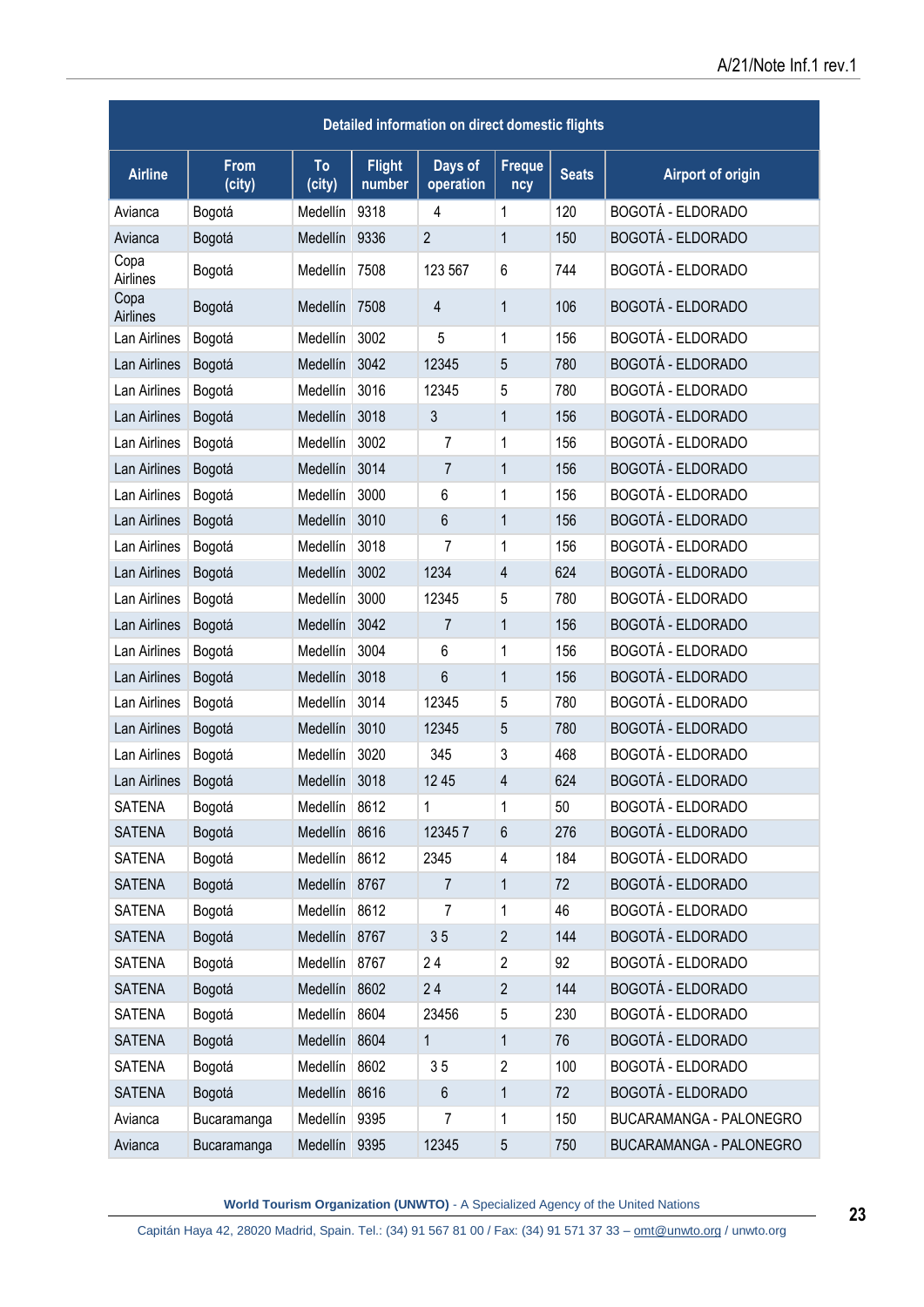| Detailed information on direct domestic flights |                       |                 |                         |                      |                |              |                                         |
|-------------------------------------------------|-----------------------|-----------------|-------------------------|----------------------|----------------|--------------|-----------------------------------------|
| <b>Airline</b>                                  | <b>From</b><br>(city) | To<br>(city)    | <b>Flight</b><br>number | Days of<br>operation | Freque<br>ncy  | <b>Seats</b> | <b>Airport of origin</b>                |
| Avianca                                         | Cali                  | Medellín        | 42                      | 4567                 | $\overline{4}$ | 480          | CALI - ALFONSO BONILLA<br><b>ARAGON</b> |
| Avianca                                         | Cali                  | Medellín        | 9760                    | 1 34 7               | $\overline{4}$ | 600          | CALI - ALFONSO BONILLA<br><b>ARAGON</b> |
| Avianca                                         | Cali                  | Medellín        | 9437                    | 1234567              | $\overline{7}$ | 476          | CALI - ALFONSO BONILLA<br><b>ARAGON</b> |
| Avianca                                         | Cali                  | Medellín        | 9391                    | 67                   | $\overline{2}$ | 300          | CALI - ALFONSO BONILLA<br><b>ARAGON</b> |
| Avianca                                         | Cali                  | Medellín        | 9379                    | 12345                | 5              | 750          | CALI - ALFONSO BONILLA<br><b>ARAGON</b> |
| Avianca                                         | Cali                  | Medellín        | 9482                    | 1234567              | $6\phantom{1}$ | 900          | CALI - ALFONSO BONILLA<br><b>ARAGON</b> |
| Avianca                                         | Cali                  | Medellín        | 9482                    | 5                    | $\mathbf{1}$   | 100          | CALI - ALFONSO BONILLA<br><b>ARAGON</b> |
| Avianca                                         | Cali                  | Medellín        | 9431                    | $\overline{7}$       | $\mathbf{1}$   | 150          | CALI - ALFONSO BONILLA<br><b>ARAGON</b> |
| Avianca                                         | Cali                  | Medellín        | 9500                    | 12345                | 3              | 450          | CALI - ALFONSO BONILLA<br><b>ARAGON</b> |
| Avianca                                         | Cali                  | Medellín        | 9760                    | 56                   | $\overline{2}$ | 200          | CALI - ALFONSO BONILLA<br><b>ARAGON</b> |
| Avianca                                         | Cali                  | Medellín        | 9500                    | 12                   | $\overline{2}$ | 300          | CALI - ALFONSO BONILLA<br><b>ARAGON</b> |
| Avianca                                         | Cali                  | Medellín        | 9760                    | $\overline{2}$       | $\mathbf{1}$   | 120          | CALI - ALFONSO BONILLA<br><b>ARAGON</b> |
| Avianca                                         | Cali                  | Medellín        | 9431                    | 123456               | 6              | 408          | CALI - ALFONSO BONILLA<br><b>ARAGON</b> |
| Avianca                                         | Cartagena             | Medellín        | 9511                    | 123 567              | $\overline{4}$ | 600          | CARTAGENA - RAFAEL NUQEZ                |
| Avianca                                         | Cartagena             | Medellín        | 9387                    | 67                   | $\overline{2}$ | 300          | CARTAGENA - RAFAEL NUQEZ                |
| Avianca                                         | Cartagena             | Medellín        | 9763                    | 1234 67              | 3              | 450          | CARTAGENA - RAFAEL NUQEZ                |
| Avianca                                         | Cartagena             | Medellín   9387 |                         | 12345                | 5              | 750          | CARTAGENA - RAFAEL NUQEZ                |
| Avianca                                         | Cartagena             | Medellín 9761   |                         | 56                   | $\overline{2}$ | 200          | CARTAGENA - RAFAEL NUQEZ                |
| Avianca                                         | Cartagena             | Medellín        | 9763                    | 5                    | 1              | 100          | CARTAGENA - RAFAEL NUQEZ                |
| Avianca                                         | Cartagena             | Medellín        | 9763                    | 12 4 5 6 7           | 3              | 450          | CARTAGENA - RAFAEL NUQEZ                |
| Avianca                                         | Cartagena             | Medellín        | 9761                    | 1 3 4 5 7            | 4              | 600          | CARTAGENA - RAFAEL NUQEZ                |
| Avianca                                         | Cartagena             | Medellín        | 9511                    | 1234567              | 3              | 450          | CARTAGENA - RAFAEL NUQEZ                |
| Avianca                                         | Cartagena             | Medellín        | 9771                    | 12 4 5 6 7           | 6              | 900          | CARTAGENA - RAFAEL NUQEZ                |
| Avianca                                         | Cartagena             | Medellín        | 9761                    | $\overline{2}$       | $\mathbf{1}$   | 120          | CARTAGENA - RAFAEL NUQEZ                |
| Avianca                                         | Cúcuta                | Medellín        | 9505                    | 12                   | 2              | 300          | CUCUTA - CAMILO DAZA                    |
| Avianca                                         | Cúcuta                | Medellín        | 9505                    | 12345                | 3              | 450          | CUCUTA - CAMILO DAZA                    |
| SATENA                                          | Nuquí                 | Medellín        | 8731                    | 1                    | 1              | 46           | <b>REYES MURILLO</b>                    |
| <b>SATENA</b>                                   | Nuquí                 | Medellín        | 8731                    | 35                   | $\overline{2}$ | 34           | <b>REYES MURILLO</b>                    |
| SATENA                                          | Quibdó                | Medellín        | 8673                    | 7                    | $\mathbf 1$    | 46           | QUIBDÓ - EL CARAÑO                      |
| <b>SATENA</b>                                   | Quibdó                | Medellín        | 8673                    | 2345                 | $\overline{4}$ | 184          | QUIBDÓ - EL CARAÑO                      |
| <b>SATENA</b>                                   | Quibdó                | Medellín        | 8671                    | 6                    | $\mathbf 1$    | 46           | QUIBDÓ - EL CARAÑO                      |
| <b>SATENA</b>                                   | Quibdó                | Medellín 8671   |                         | 2345                 | $\overline{4}$ | 184          | QUIBDÓ - EL CARAÑO                      |

**24**

**World Tourism Organization (UNWTO)** - A Specialized Agency of the United Nations

Capitán Haya 42, 28020 Madrid, Spain. Tel.: (34) 91 567 81 00 / Fax: (34) 91 571 37 33 - [omt@unwto.org](mailto:omt@unwto.org) / unwto.org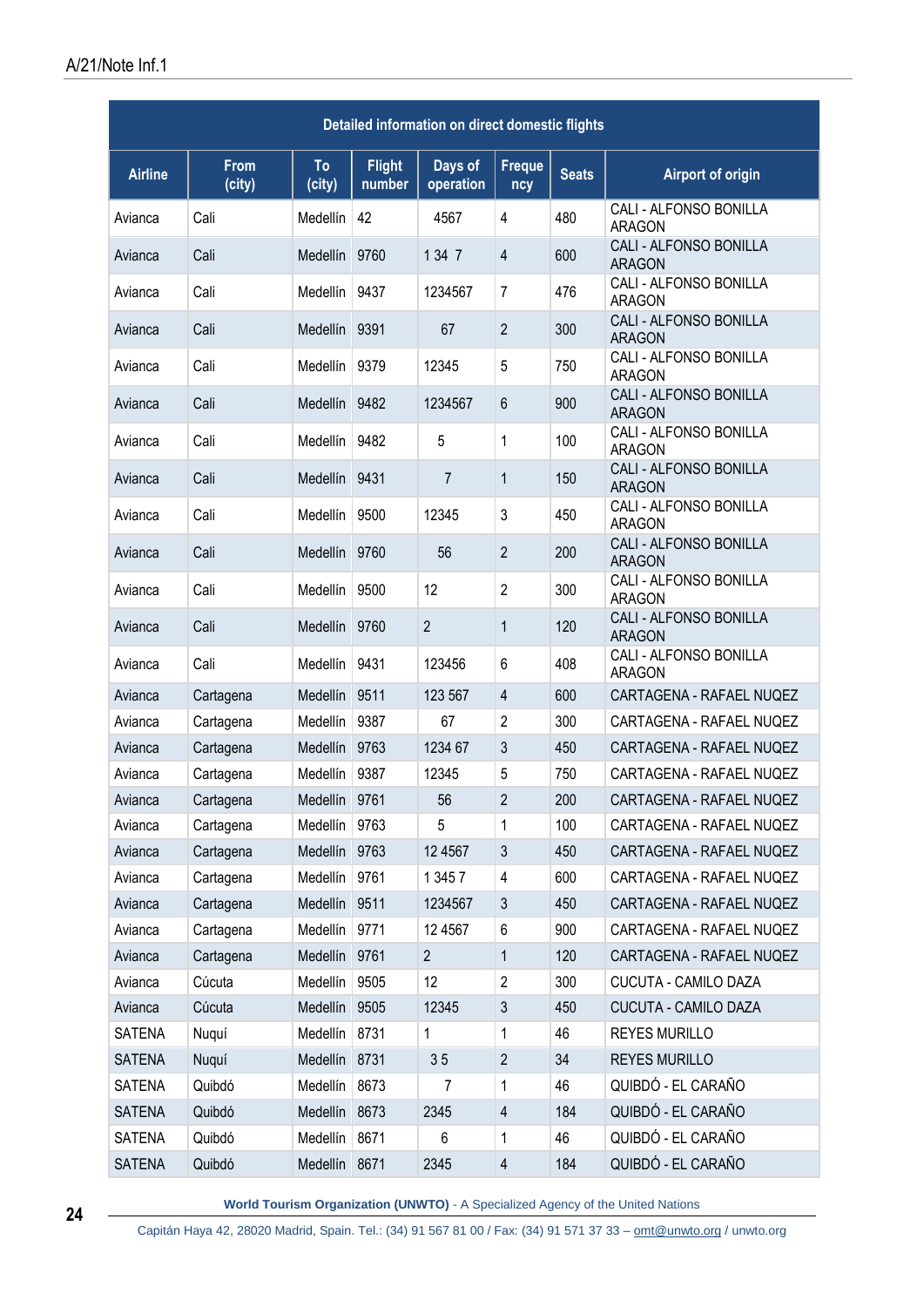| Detailed information on direct domestic flights |                       |              |                         |                      |                |              |                                            |
|-------------------------------------------------|-----------------------|--------------|-------------------------|----------------------|----------------|--------------|--------------------------------------------|
| <b>Airline</b>                                  | <b>From</b><br>(city) | To<br>(city) | <b>Flight</b><br>number | Days of<br>operation | Freque<br>ncy  | <b>Seats</b> | <b>Airport of origin</b>                   |
| <b>SATENA</b>                                   | Quibdó                | Medellín     | 8671                    | 1                    | 1              | 50           | QUIBDÓ - EL CARAÑO                         |
| <b>SATENA</b>                                   | Quibdó                | Medellín     | 8677                    | 2345                 | 4              | 184          | QUIBDÓ - EL CARAÑO                         |
| <b>SATENA</b>                                   | Quibdó                | Medellín     | 8671                    | 7                    | 1              | 46           | QUIBDÓ - EL CARAÑO                         |
| <b>SATENA</b>                                   | Quibdó                | Medellín     | 8679                    | 67                   | $\overline{2}$ | 92           | QUIBDÓ - EL CARAÑO                         |
| <b>SATENA</b>                                   | Quibdó                | Medellín     | 8677                    | 1                    | 1              | 72           | QUIBDÓ - EL CARAÑO                         |
| <b>SATENA</b>                                   | Quibdó                | Medellín     | 8679                    | $\mathbf{1}$         | 1              | 72           | QUIBDÓ - EL CARAÑO                         |
| <b>SATENA</b>                                   | Quibdó                | Medellín     | 8679                    | 2345                 | 4              | 184          | QUIBDÓ - EL CARAÑO                         |
| <b>SATENA</b>                                   | Quibdó                | Medellín     | 8673                    | 6                    | 1              | 46           | QUIBDÓ - EL CARAÑO                         |
| <b>SATENA</b>                                   | Quibdó                | Medellín     | 8673                    | 1                    | 1              | 50           | QUIBDÓ - EL CARAÑO                         |
| <b>SATENA</b>                                   | Quibdó                | Medellín     | 8875                    | 24                   | $\overline{2}$ | 92           | QUIBDÓ - EL CARAÑO                         |
| Lan Airlines                                    | San Andres<br>Island  | Medellín     | 3301                    | 2 5 7                | 3              | 468          | SAN ANDRES-GUSTAVO ROJAS<br><b>PINILLA</b> |
| Avianca                                         | Santa Marta           | Medellín     | 9389                    | 67                   | $\overline{2}$ | 300          | SANTA MARTA - SIMON BOLIVAR                |
| Avianca                                         | Santa Marta           | Medellín     | 9363                    | 1234567              | 3              | 450          | SANTA MARTA - SIMON BOLIVAR                |
| Avianca                                         | Santa Marta           | Medellín     | 9363                    | 123 567              | 4              | 600          | SANTA MARTA - SIMON BOLIVAR                |
| Total                                           |                       |              |                         |                      | 480            | 61694        |                                            |

Source: OAG

Under "days of operation", number 1 means Monday, 2 Tuesday, 3 Wednesday, 4 Thursday, 5 Friday, 6 Saturday and 7 Sunday.

No detailed information is available on flights by ADA, Viva Colombia or Easy Fly.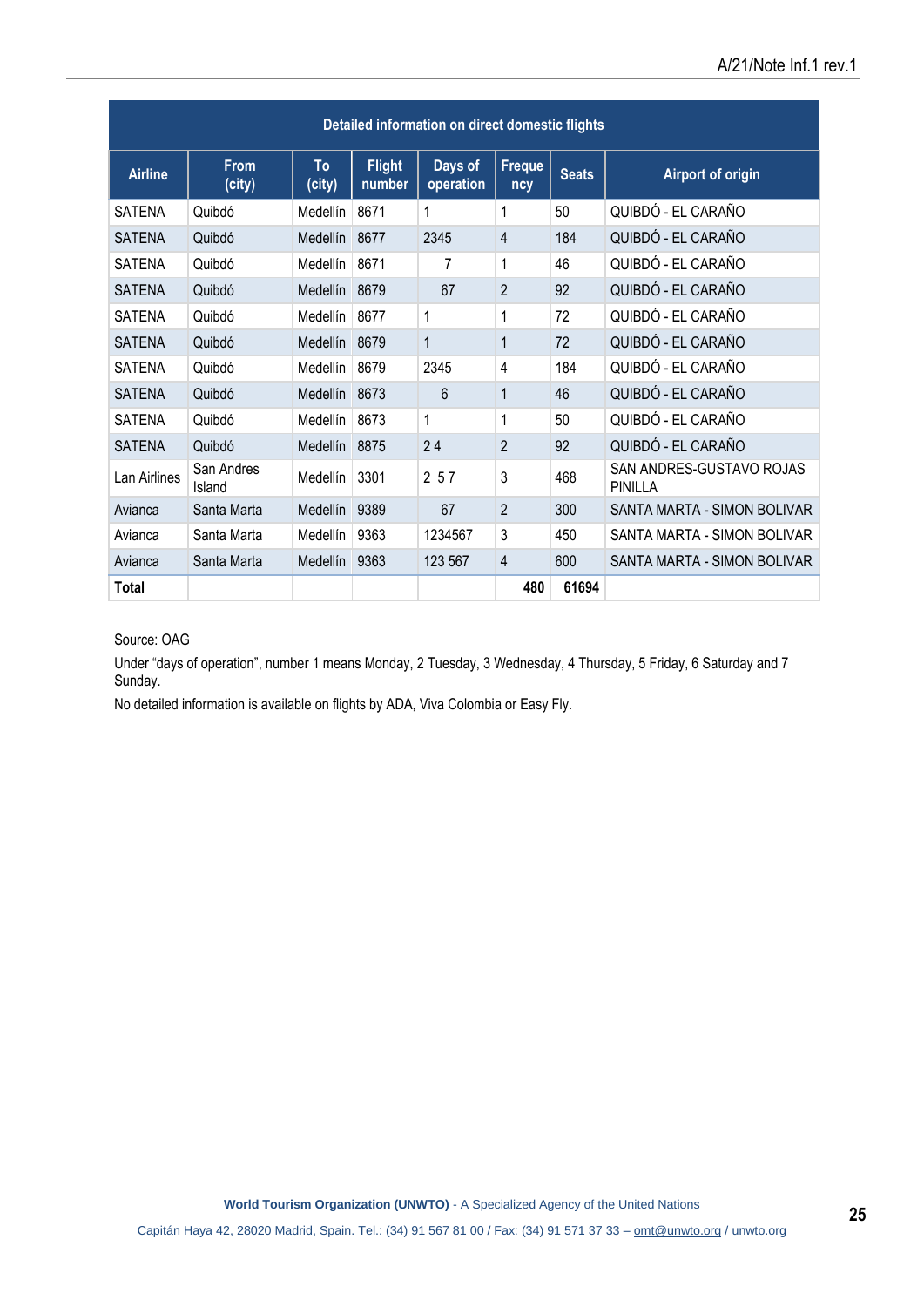## <span id="page-25-0"></span>**Annex 4: Security guidelines for participants**

Security in Medellin has notably improved. Nevertheless, it is advised you follow basic precautions as outlined:

- *DO keep yourself informed about the general security situation and monitor local news events.*
- *DO raise your personal security awareness.*
- *DO ensure that you carry identification and emergency contact numbers with you.*
- *DO NOT flaunt your wealth—dress and behave modestly to avoid unnecessary attention by criminals.*

## *At your accommodation*

- *Keep your door locked at all times, even when you are in your room.*
- DO NOT open your door to a stranger unless you have determined his/her identity. If you are *unable to determine your visitor's identity, do not open the door.*
- *Lock your valuables in a safe or locker. If neither option is available, keep valuables well hidden when not in use.*
- *DO NOT throw documents containing confidential personal information (e.g., credit card numbers, personal correspondence, financial data) in public trash canisters.*
- *DO NOT enter your room if you find the door unlocked. Inform reception immediately.*
- *DO NOT leave the 'Please service the room' sign on the door when you are out.*
- *While you are out in the evening leave the 'Do not disturb' sign on the door.*

## *Out and about*

- *Plan your journey beforehand.*
- *Carry only those things that you will need including minimum amounts of cash and credit cards.*
- *Remain alert to your surroundings.*
- *Never leave your handbag or personal belongings unattended.*
- *Walk in well-lit and well-trafficked areas.*
- *Write down the name and address of your accommodation, and carry the paper with you if you need to get a taxi back to your accommodation.*
- *Taxis should be arranged through proper dispatchers or hotels. Pay the driver before exiting the vehicle.*
- *It is advisable not to enter a taxi in which the driver is accompanied.*

## *Carriage of handbags and laptop bags*

- *If you are going to a café, bar or restaurant, consider leaving the bag at home or carrying a bag smaller in size that can be managed easily.*
- *Do not leave your bag unattended at any time—hand the bag physically to a friend when going to the bathroom. Consider placing a chair leg through the strap of the bag and the bag placed firmly under the table touching your feet.*
- *Leave valuables at the hotel—never take items with you that you are not prepared to lose.*
- *When walking along the sides of the road always sling your bag across your body carrying your bag away from the threat or positioned to the front of your body.*
- *Tightly grip the top of the bag while walking.*